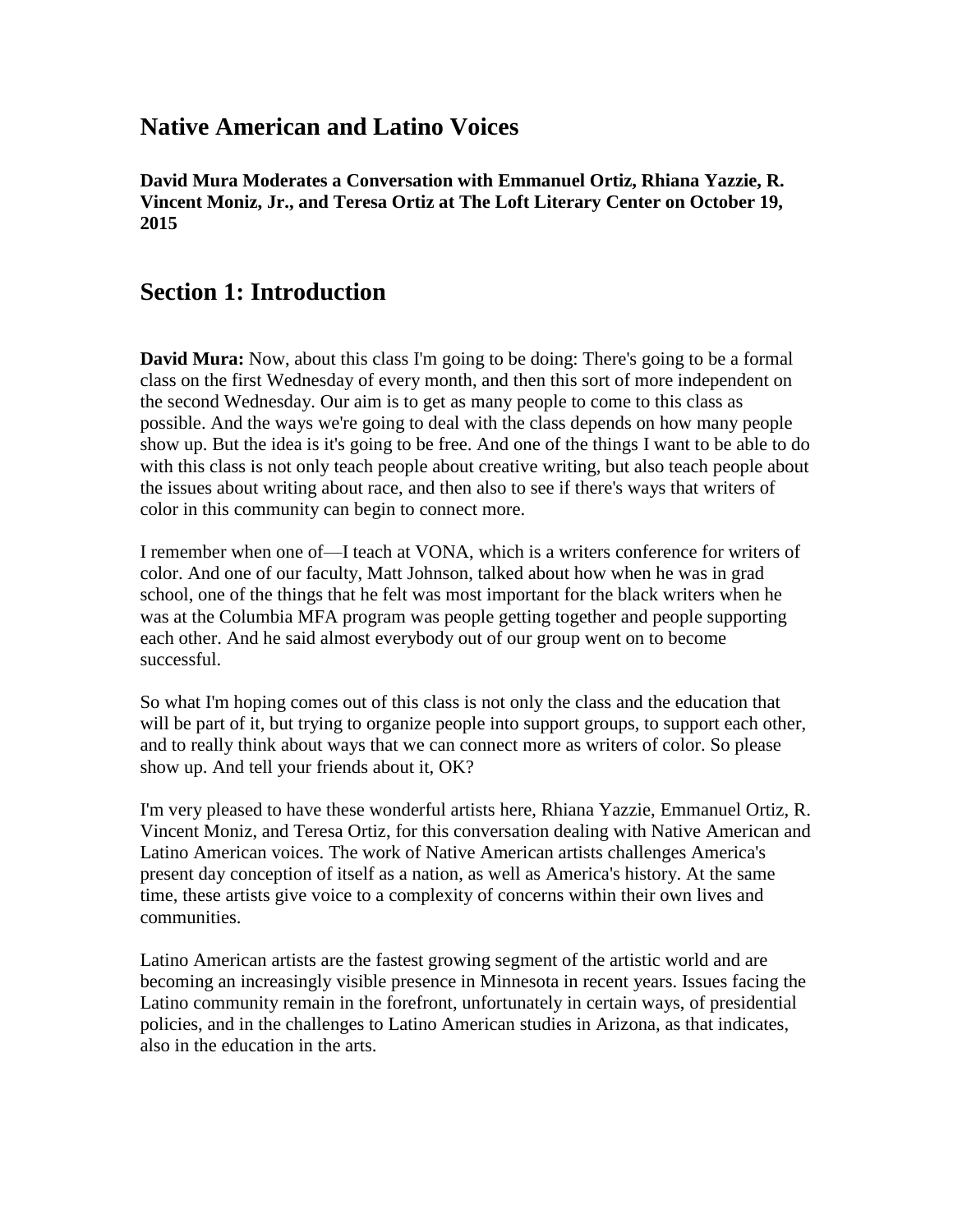So the way we're going to run this is I asked each of the panelists to give me a question that they particularly wanted to answer. So I'll have each of them do an individual question. And then I'll begin to open it up to questions for the panel as a whole. And then after about an hour, we'll open it up to questions from the audience. So hopefully when I ask for questions of the audience, you should have an hour to prepare, there won't be people sort of looking down, and that you'll raise your hand and have questions, OK?

I want to thank the Loft for hosting this, and all the staff from the Loft that made this possible, including obviously my good friend Bao Phi. Mark Tang is videotaping these. And we're putting these up on YouTube. The first three conversations are already up on YouTube. I want to thank Paul Mairet for transcribing them. And once I get my stuff together, I'm going to be putting up some of the transcripts on my website. OK, that's all the information.

Oh, I'm supposed to say this: This activity is made possible by the voters of Minnesota through a grant from the Minnesota State Arts Board, thanks to a legislative appropriation from the Arts and Cultural Heritage.

### **Audience:** Yes.

### [APPLAUSE]

**David Mura:** Rhiana Yazzie is a Navajo playwright, producer, director, and actor based in Minnesota. She is a two-time Playwrights' Center Jerome Fellow and was a Playwrights' Center Core Member for three years. She was a playwright in residence at the William Inge Center in Independence, Kansas. Her most recent projects include a joint commission from the Oregon Shakespeare Festival and the Public Theater. She has been a resident at the biennial Bonderman National Theatre for Youth Symposium and The Kennedy Center's New Visions/New Voices. She created New Native Theatre in 2009, a company based in the Twin Cities; it is a new way of thinking about, and staging Native American stories. She is also creating a 13 episode podcast, a comedy-drama series called "Little Apple, Big Apple," about the highs and lows of being Native American living in the Twin Cities. I should also say that New Native Theatre just got its  $501(c)(3)$ .

### **Rhiana Yazzie:** Yes.

### [APPLAUSE]

**David Mura:** So people can now begin contributing to New Native Theatre, OK?

Emmanuel Ortiz, here, is a Chicano/Puerto Rican/Irish-American community organizer and poet. He believes art must be an integral part of the struggle for liberation and social change. He is a founding member of the Minnesota-based Latina/o writers/poets collective Palabristas: Latin@ Word Slingers, founded in 2002. He has written two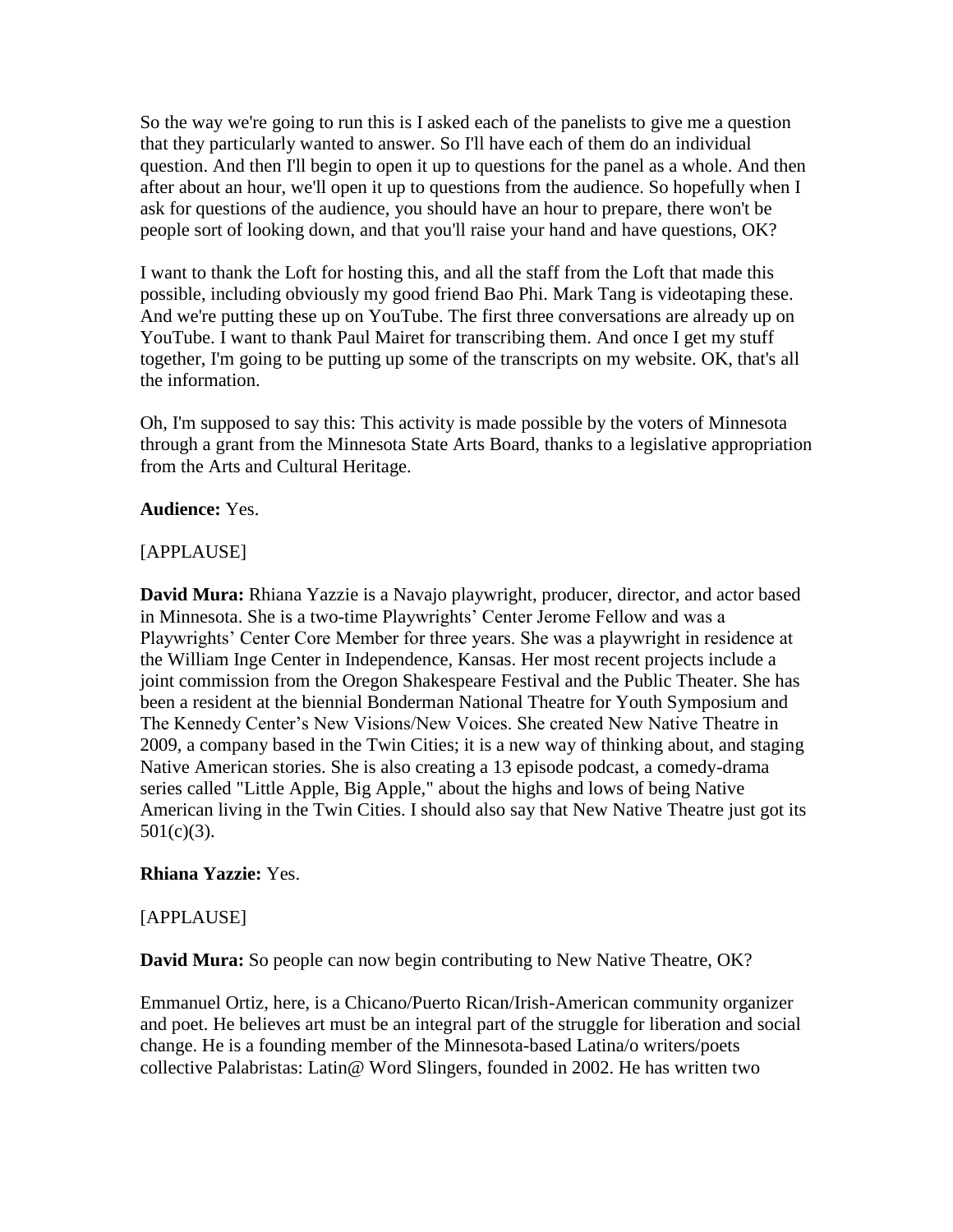chapbooks, "The Word is a Machete: Post-Pocho/Puerto Rican Poems of the Personal and Political," and "Brown unLike Me: Poems From The Second Layer of Our Skin."

R. Vincent Moniz has been a part of the Twin Cities artistic community for over two decades as an actor and only recently has begun to share his poetry. He has performed at The Loft EQ Series, Revolver Magazine's Revolver at the Ritz. His work can be seen on the walls of the MIA as a part of the new exhibit "Arriving at Fresh Water: Contemporary Native Artists from Our Great Lakes" He was selected as a 2012 Jerome Fellow, a 2013 Beyond the Pure Fellow, a 2014 Verve Fellow, and a 2015 Loft Literary Center Spoken Word Immersion Fellow. So he's got some awards. He's got some heat, OK?

## [LAUGHTER]

**David Mura:** Teresa Ortiz is a native of Mexico and an immigrant to Minnesota. She is a poet, writer, spoken word artist. She writes in Spanish and English because she wants to honor the language of her ancestors and the language of her children. She is also a member of Palabristas Latino Spoken Word Collective. Her poems in English and Spanish have been published in several chapbooks, and she has performed in many other outlets in the Twin Cities. She's authored a book of testimonials of indigenous Maya women of southern Mexico, "Never Again a World Without Us: Voices of Mayan Women in Chiapas, Mexico." So thank you.

### [APPLAUSE]

**David Mura:** So at some of these, we've had a poem open up. So I'm going to ask Rhiana to read a poem by Joy Harjo.

**Rhiana Yazzie:** "Eagle Poem?"

**David Mura:** Yeah, the one on the right.

**Rhiana Yazzie:** "Transformations?"

**David Mura:** Left, yeah. Yeah, that one. No, that one. Yeah.

[LAUGHTER]

**Bao Phi:** And everyone, when you speak, could you use a microphone?

**Rhiana Yazzie:** Is this—

**R. Vincent Moniz, Jr.:** Oh, that's loud.

**Rhiana Yazzie:** Is this thing on? I'll be here all week. All right.

"Transformations"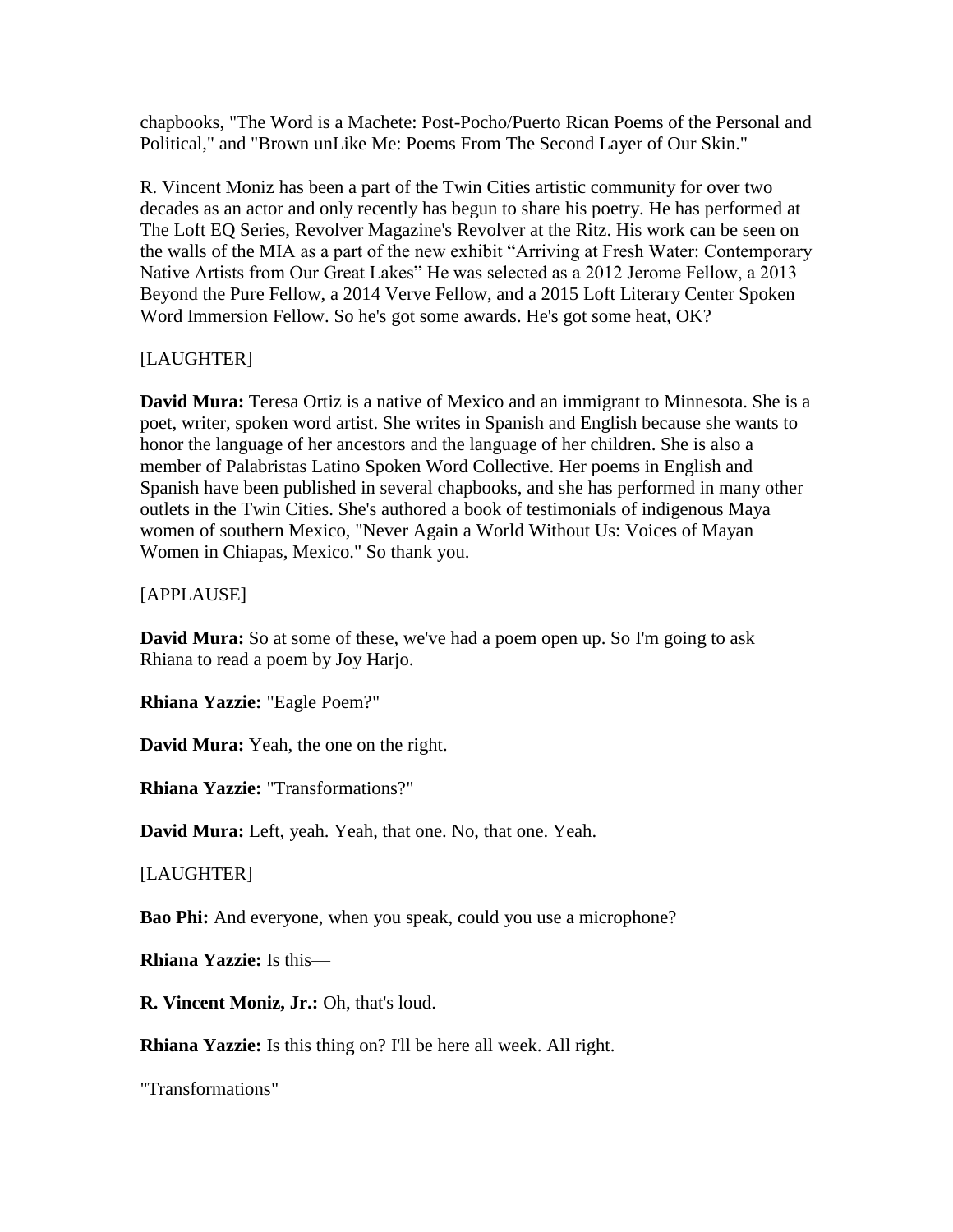This poem is a letter to tell you that I have smelled the hatred you have tried to find me with; you would like to destroy me. Bone splintered in the eye of one you choose to name your enemy won't make it better for you to see. It could take a thousand years if you name it that way, but then, to see after all that time, never could anything be so clear. Memory has many forms. When I think of early winter I think of a blackbird laughing in the frozen air; guards a piece of light. (I saw the whole world caught in that sound, the sun stopped for a moment because of tough belief.) I don't know what that has to do with what I am trying to tell you except that I know you can turn a poem into something else. This poem could be a bear treading the far northern tundra, smelling the air for sweet alive meat. Or a piece of seaweed stumbling in the sea. Or a blackbird, laughing. What I mean is that hatred can be turned into something else, if you have the right words, the right meanings, buried in that tender place in your heart where the most precious animals live. Down the street an ambulance has come to rescue an old man who is slowly losing his life. Not many can see that he is already becoming the backyard tree he has tended for years, before he moves on. He is not sad, but compassionate for the fears moving around him.

That's what I mean to tell you. On the other side of the place you live stands a dark woman. She has been trying to talk to you for years. You have called the same name in the middle of a nightmare, from the center of miracles. She is beautiful. This is your hatred back. She loves you.

[APPLAUSE]

# **Section 2: Rhiana Yazzie on Worldviews, Teresa Ortiz on Being a Latina Artist**

**David Mura:** OK, so the first question that I'm going to ask Rhiana is what for you are the most important needs and/or concerns of Native American and the Native American experience that even other people of color still don't understand or have to deal with?

**Rhiana Yazzie:** Ah.

**David Mura:** This was your question.

**Rhiana Yazzie:** I don't think that was my question. That wasn't my question.

**David Mura:** But I asked you, what do you want—OK.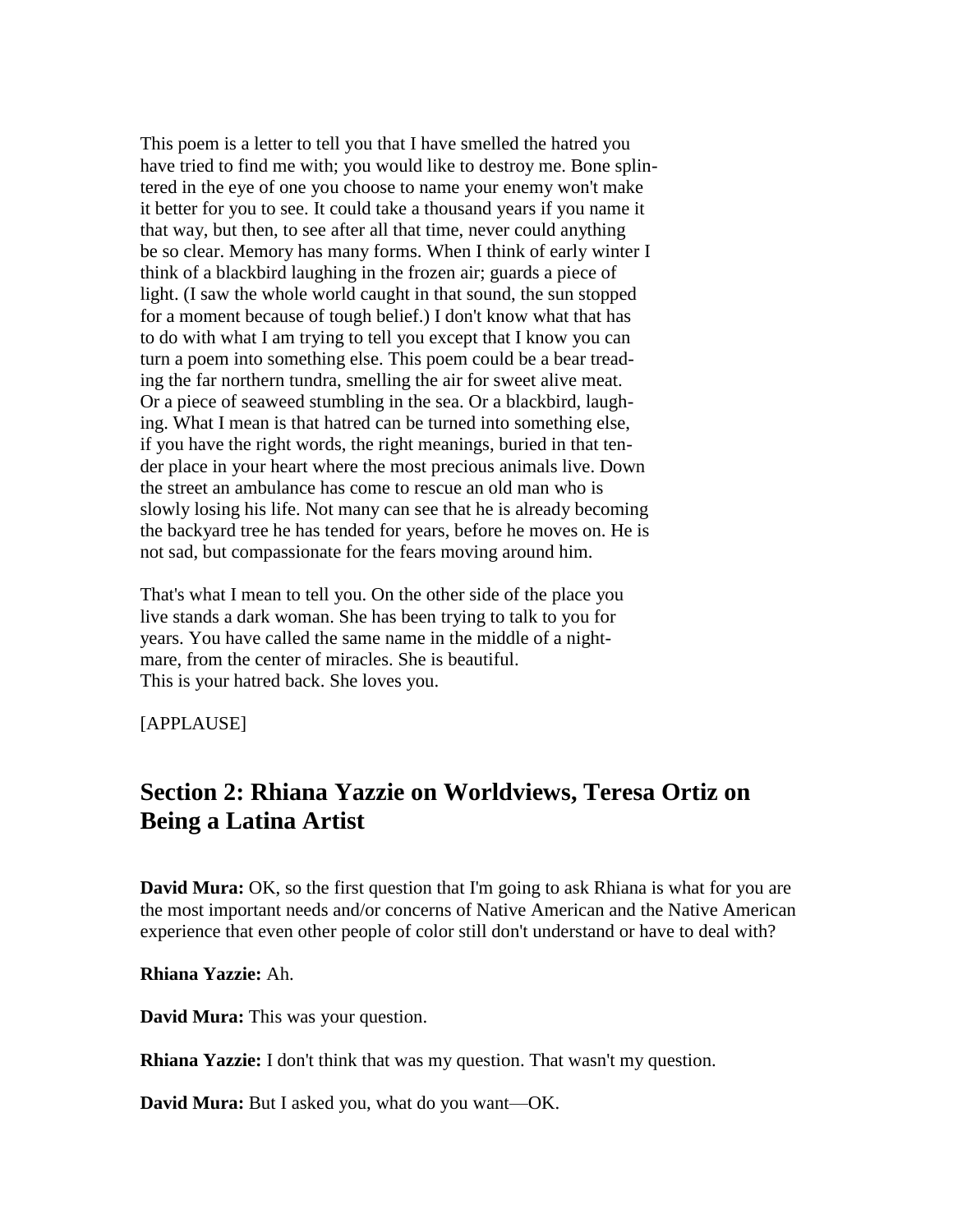#### **Rhiana Yazzie:** It was one of the—OK.

**David Mura:** OK. And the other part of the question: How much does this involve the differences in worldview between Native Americans and other Judeo-Christian cultures?

**Rhiana Yazzie:** Yeah, that's kind of where my wheelhouse has been in the last few years. I as a playwright have striven to take on this idea of trying to explain what worldview difference is. And I think even for myself, my whole life I have always known there was a difference between the way I looked at the world as a native woman and the way that everybody else looked at me, and the way that everyone else looked at the same world I was looking at.

And really, I was only able to articulate this difference. For years it was just a feeling that I didn't know how to explain. And suddenly it was explainable by saying it's a worldview difference, which I'll go a little bit deeper into. And I wanted to know, OK, well, what does that really, really mean if you are looking at worldview difference from an indigenous perspective butted up against that Western Judeo-Christian Cartesian experience?

And so I was writing a play. I was commissioned to write a play about a pivotal moment in American history. And so I thought the best place that I could start would be at that initial misunderstanding. And I think that for native people, we grow up with that question, like what the heck? What happened? What did our—how did this happen?

And I think that people in mainstream dominant Western society thinking really think that it was all their doing and expertise and intelligence that sort of shifted the tide. So as I went deeper into that, I started to see how indigenous people organize their world differently. We have a basically different organizing principle than what European Western Cartesian Judeo-Christian world views their organizing principle as. And that comes down to their relationship to their closest relationship and their relationship with the spirit world.

So for Western society, the basic relationship, the basic unit of a family, is a man and a woman married, which is under the hierarchy of one being that created everything. That's the basis of that entire way of looking at the world. And that's not the same as indigenous worldview. Our basic family unit is a mother and a child.

So if you think about how everything is oriented around that concept, then you look at how we are related to the spirit world. Well, in so many of our stories, we helped create the world. And that's why we are responsible to the world. And that's why we put relationship first. And that's why a mother and a child is the most important unit of a society. And that's why we didn't have hang-ups about sex. That's why we didn't have patriarchal societies, in general.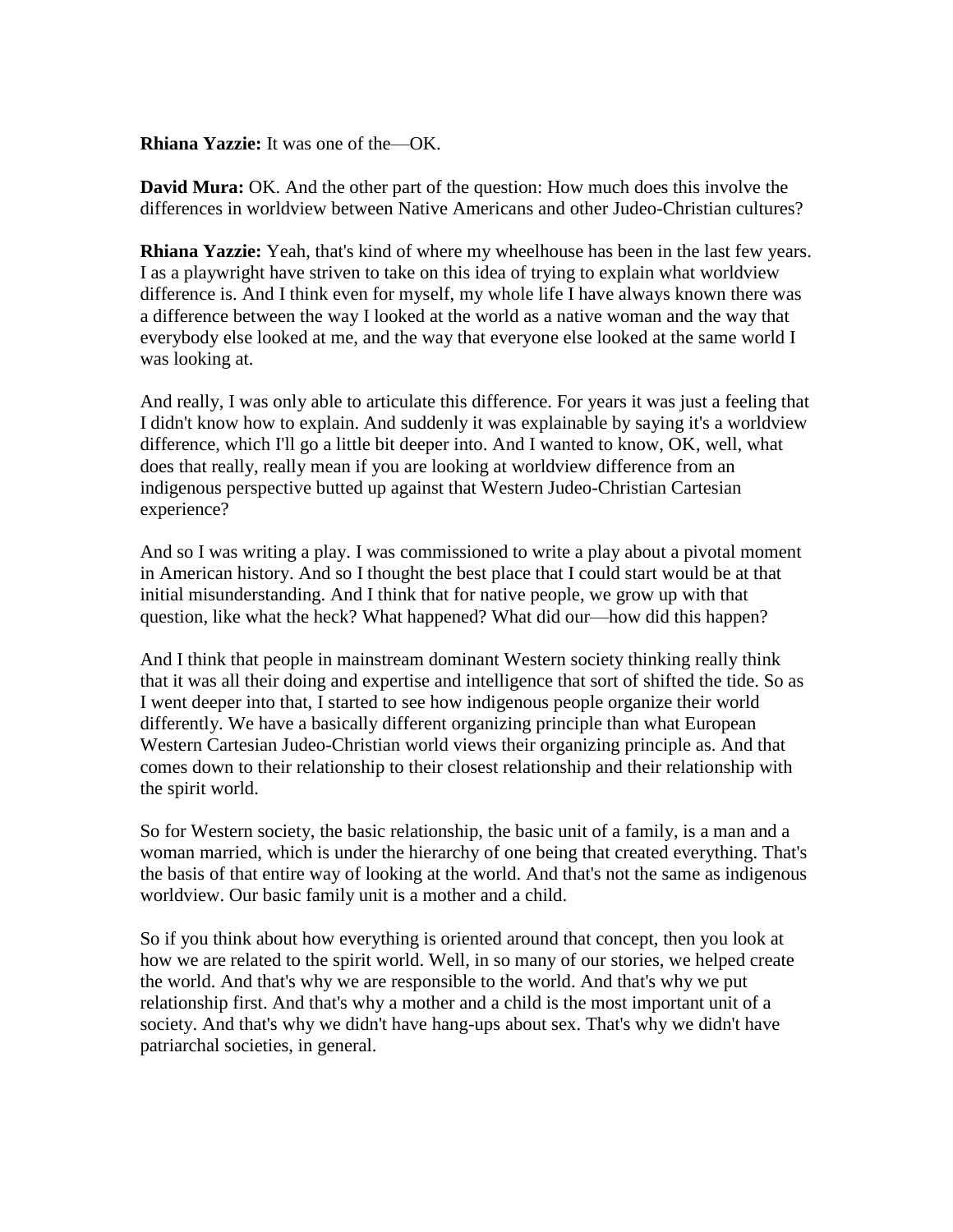So when I think about what is it as native people, as writers, as artists, what do we need to do, and for the mainstream, what do they need to learn from us, I would like to go deeper into this worldview concept and explain it more and let it really live more in story, let it be apparent. Because I think this is still a very hidden concept.

So for about five years, I've been struggling with a play to try to demonstrate these things. And so sort of going back to the question, which I feel is so— that's where I come from as an artist. And that's where I see indigenous art being able to be more clear to the rest of society. Because I think if we can understand our basic understanding of how we organize our thoughts, and therefore organize our relationships to each other, and beyond that, organize our society and what we value in relationships and material objects, I think that is the root of how you can de-colonize a lot of these systemic problems that we have. And I like doing that through art. I love doing that through theater. And that's what I'm passionate about. So I hope I answered my own question.

**David Mura:** Great, thank you. Thank you. OK, the next question is to Teresa. [AUDIO OUT] woman or a Latino American in the United States?

**Teresa Ortiz:** I brought some notes.

**David Mura:** Yeah.

**Teresa Ortiz:** For the question—

**David Mura:** Vince, can you—

**R. Vincent Moniz, Jr.:** Do you want the mic?

**David Mura:** Yeah.

**Teresa Ortiz:** OK. What does it mean to be a Latino artist in Minnesota? First of all, what does it mean to be a Latina? That in itself is a long discussion that I would cover over long territory and a long time. So I'll talk about it another time.

[LAUGHTER]

**Teresa Ortiz:** I came to Minnesota directly from Mexico, like thousands upon thousands of people that have come to Minnesota from their home countries. I was privileged in my coming to Minnesota as compared to many new immigrants, who go through difficult journeys in order to make it here.

I partly gave up my first language and started writing in English, something that felt like I abandoned part of my culture. It is for this reason that I continue writing in Spanish and in English, because I do not want to abandon this part of my culture. Also, because I know that a huge segment of our Latino audience prefers to listen to literature, poetry, storytelling, and music in Spanish, their first and many times only language.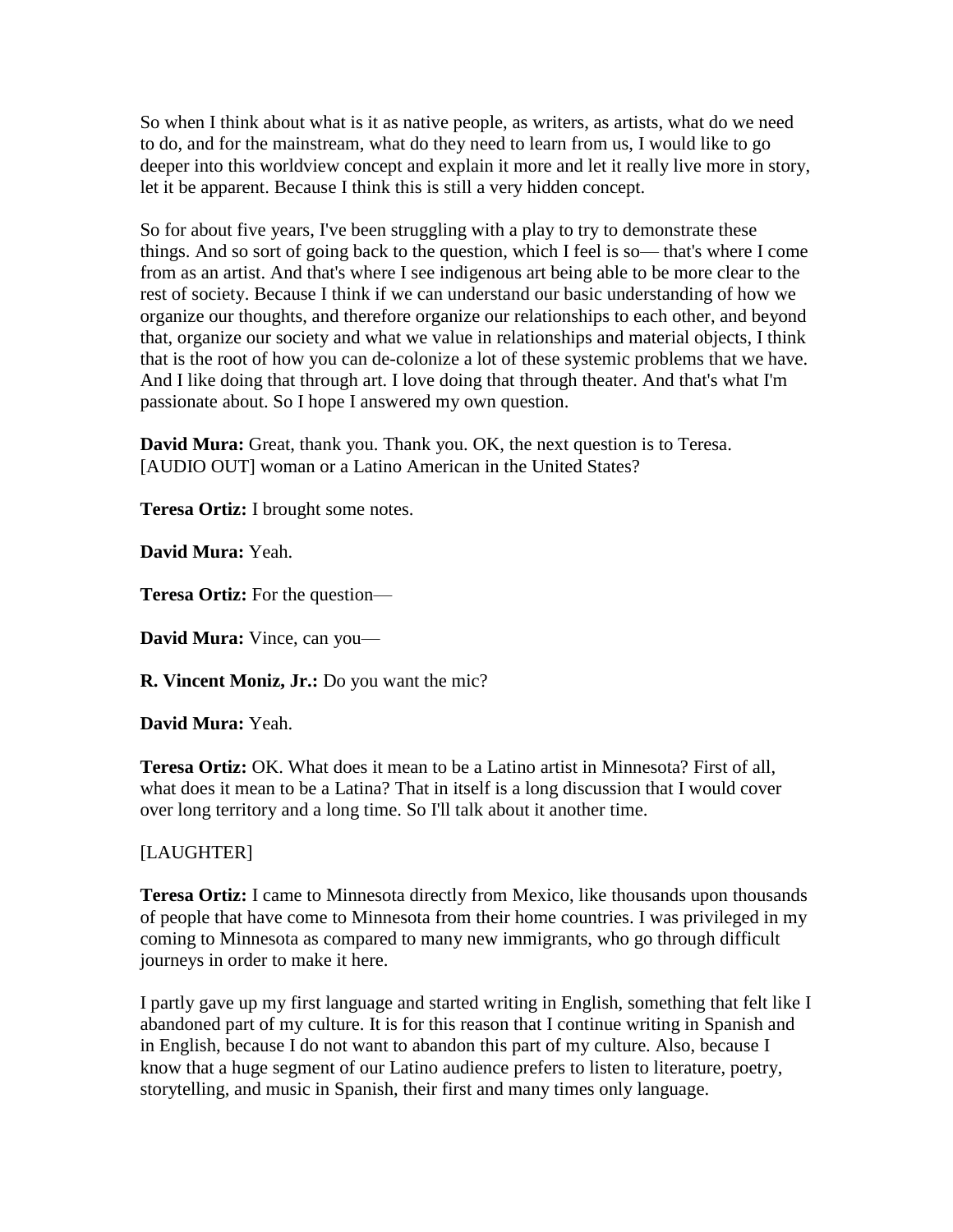I brought with me, as most other immigrants bring with them, a rich cultural tradition of art and literature, of oral tradition and storytelling, of popular music with African American rhythms and Native American poetry, and the collected memories and histories of our people, histories of struggle and rebellion and resistance against colonialization and against imperialism throughout the American continent.

What I encountered here when I came were these same stories, these same artistic traditions, reflected as mirrors of our own reality, and by our own people in the United States, people who came before me, and instead of assimilated, recreated our own identity in a new way, no longer only as Mexican, Ecuadorian, Puerto Rican, Columbian, but as Latino, as Chicano, as native people from the Americas, as primarily—and what unites us all— as Mestizos.

Most of these stories were told in English, a language that was not mine, that was not our own language as we learned it as children. But they had been converted into our own language, with the cadences and intonations and the African native rhythms, and by the tradition of storytelling of the Latino people. These stories as they were told here were also stories of struggle and rebellion and resistance against colonization and imperialism, here in the heart of the beast.

And in the arts, these stories reflected the same traditions, cultural history, and experiences that I thought I had left behind. I learned here that being a Latina was—and it has been before, as it always has been—primarily being a Mestiza, a Native American and an immigrant at the same time, which is something I already knew, but I hadn't truly analyzed or explored or truly understood of my identity and my art.

My identity as a Latina was no longer only a nationality, although it also is, because I will always be Mexican. But it is to be a member of an entire continent, an American Mestiza. It means as well being an inhabitant of two different worlds, and at the very first, similar to me, Latin America and the United States.

The questions which I ask myself and that I pose to you now are how do we incorporate these two dissimilar worlds into our art? How do we honor the many different cultural traditions of our people, as well as the traditions of those who came before us into this land and of those who have always been here and are the true owners of this land? And how do we honor our own abuelitos', our grandparents' histories, as well as honor the lives of our children, who are living and will be living in a very different world from the world we know? How do we create and recreate art that is truly Latino, that is Mestizo, art that is new and exciting and yet traditional and meaningful at the same time?

These are questions to be contemplated and answered by the Latino artist community as a whole. For my part, I can say that to do this, we only need to look at what has been done before us, here and in the Americas. We need to learn from our history here and in the Americas. And we need to learn from those artists who came before us, and to pull from our own personal and collective stories.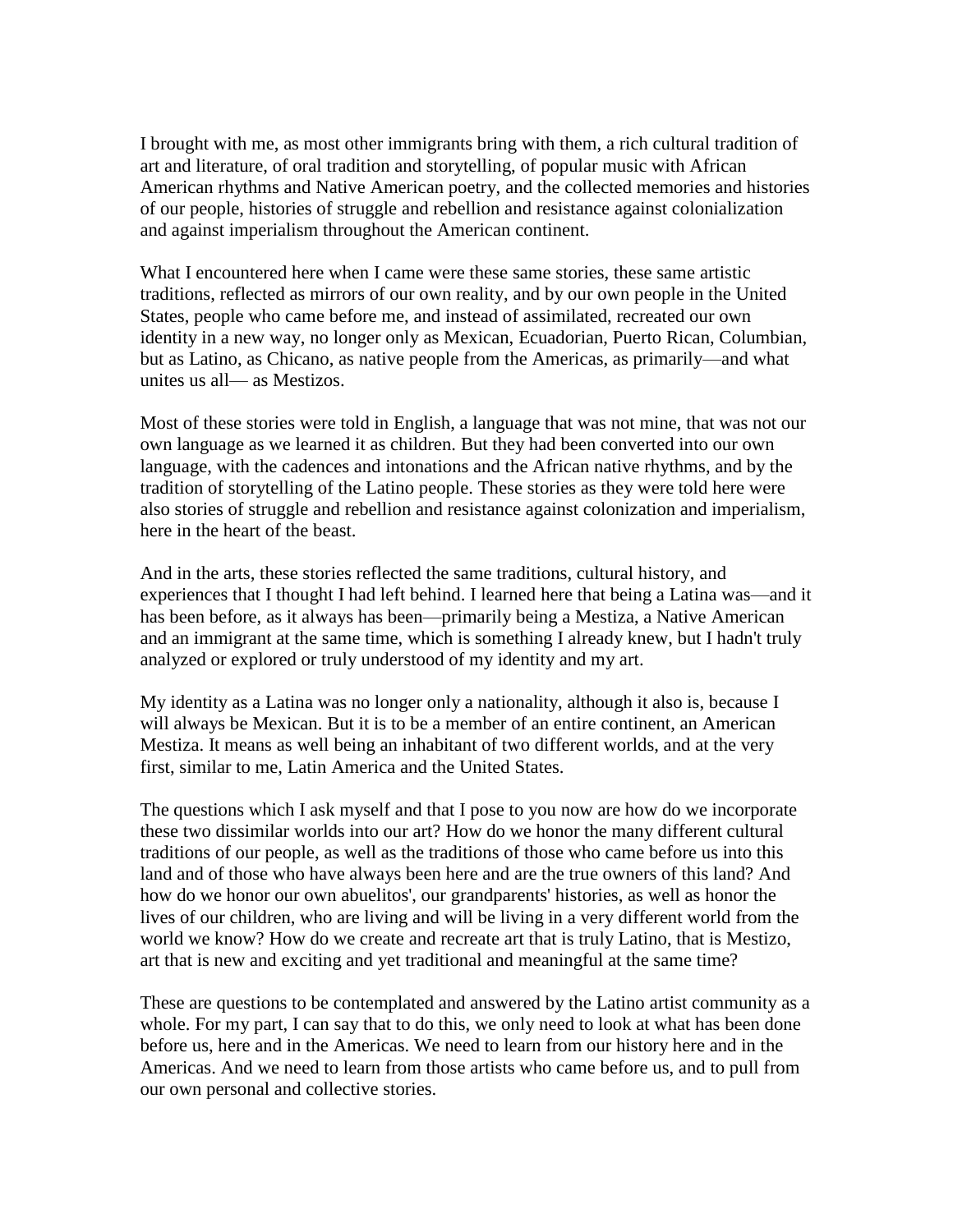In Minnesota specifically, being a Latino artist has its own particular challenges. First of all, because Minnesota is not one of the areas in the country that has a long and vast history of Latino and Chicano presence, except for a few exceptions in some areas of the state, people outside of the state might argue that Minnesota is not a place that readily comes to mind when we think of Latinos. But we are Latinos. And we live in these states. And we are part of these states. And we are Minnesotanos.

As we say in the immigration discourse, we are here because are from here and because we are members of this society and of this state. Minnesota Latino artists are bringing forward and looking at the tradition of this land and making art from inherited stories, and from our own personal stories. We are creating Latino art that is meaningful and traditional and that follows our histories of struggle and resistance.

The other challenge of being a Latina artist in Minnesota is actually an exciting challenge, the fact that the Latino community in Minnesota is constantly changing with new arrivals, new immigrants from a larger continent, people who come anew with their own cultural tradition and with their own personal and collective stories of struggle and resistance in the larger continent. These new immigrants are also creating with their mere presence in Minnesota, with their lives as newcomers, new stories of struggle and resistance in this country.

And as artists, as Latino artists, we need to tap into these stories. We need to listen to the abuelitos, the grandparents who were here before us and left a legacy of art and culture. We need to listen to the new immigrants, listen to their stories of struggle. And we need to both listen and share stories with the youth, listen to their stories, to their struggles, and share with them our own personal and collective stories. And in order to do this, we need to listen to ourselves, and pull from ourselves all of these stories that we heard as children, here in the North and in our home countries. This is the only way that we can be involved in this continual loop, this circle of life, this circle of Latino art that we are trying to build in Minnesota.

**David Mura:** Thank you, Teresa.

[APPLAUSE]

# **Section 3: R. Vincent Moniz, Jr. and Emmanuel Ortiz on Stereotypes and Cultural Appropriation**

**David Mura:** It turned out that Vince and Manny actually both asked roughly the same question. I'm going to start with Vince, and then Manny. So just last Saturday, there was a demonstration—or Sunday—against the use of Native Americans and symbols associated with Native Americans at the Vikings-Kansas City game. So Vince, what aspect of Native American appropriation are you currently fixated on?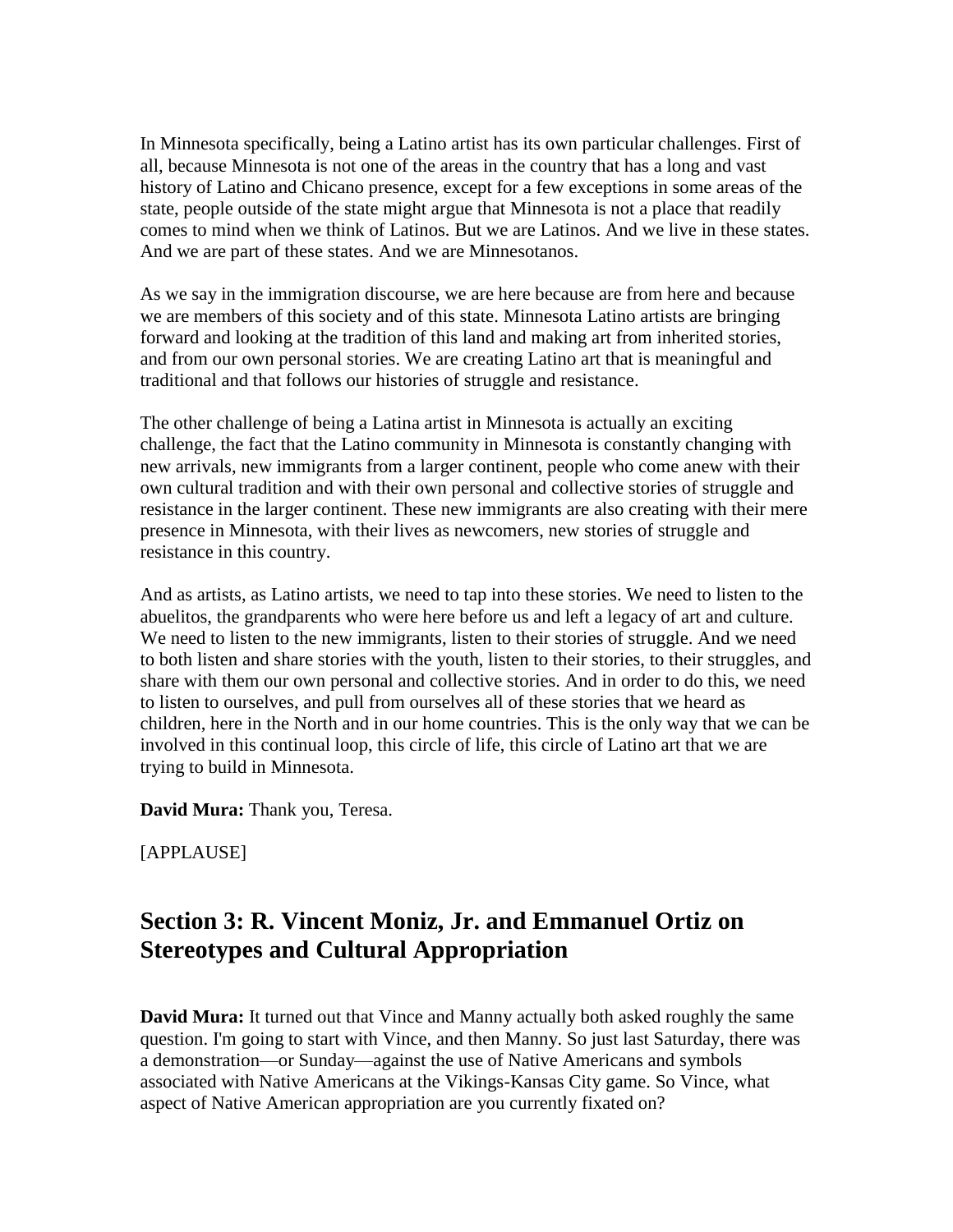**R. Vincent Moniz, Jr.:** That is a great question.

[LAUGHTER]

**R. Vincent Moniz, Jr.:** It's very—I mean—

**David Mura:** And I'm going to add a little bit.

**R. Vincent Moniz, Jr.:** Really well worded.

**David Mura:** What for you is the difference between appropriation and appreciation?

**R. Vincent Moniz, Jr.:** Well, appreciation is, "oh, that looks nice, that's great for you guys," not "I'm going to put that on." That's the difference for me. I can totally appreciate that culture from over here, and not have to order a headdress from China or wear brown flannel and put weird fringe on it, you know, all the stuff that we do in secret. I'm kidding. I'm kidding.

### [LAUGHTER]

**R. Vincent Moniz, Jr.:** Oh, man. That's going to live forever now. I think for me right now, I think what I most think about is the foundations of our positive and negative stereotypes. Where do they come from? And so that's really what I'm looking at these days. Where are these things coming from? And what are they grounded in?

Because for me, I am inundated with decapitated heads of Indian males every time I step out of the house. I mean, there is a subservient Indian butter maiden in every grocery store right now, you know? So my negative stereotypes are always there. And we are in the season of wearing my skin. So this right now is even—it's almost an anxiety, right?

Because I moved to a new neighborhood, and I'm like, man, I don't know anybody here. I hope no Indians come to the door on Halloween. So these are the things that I think about. So really what I'm pushing myself into is the very base of it. All of the children of our nation, what are they learning about Indians? And where are these things coming from? Where are these stereotypes coming from?

And for me, I mean, all I have to do is put on a Disney movie, quite honestly. All I have to do is pick up a comic book. And I make this specific analogy about comic books because Marvel Comics just came out with their All-New, All-Different. But a part of that All-New, All-Different was to bring back a Wild West character called Red Wolf. And Red Wolf looks like the Washington Slur Skins. He looks exactly like that.

And their hustle about him is, no, Vince, he's different. We got an Indian guy to draw him. So he's different now. And I'm like, but there's a Korean Hulk right now. And there's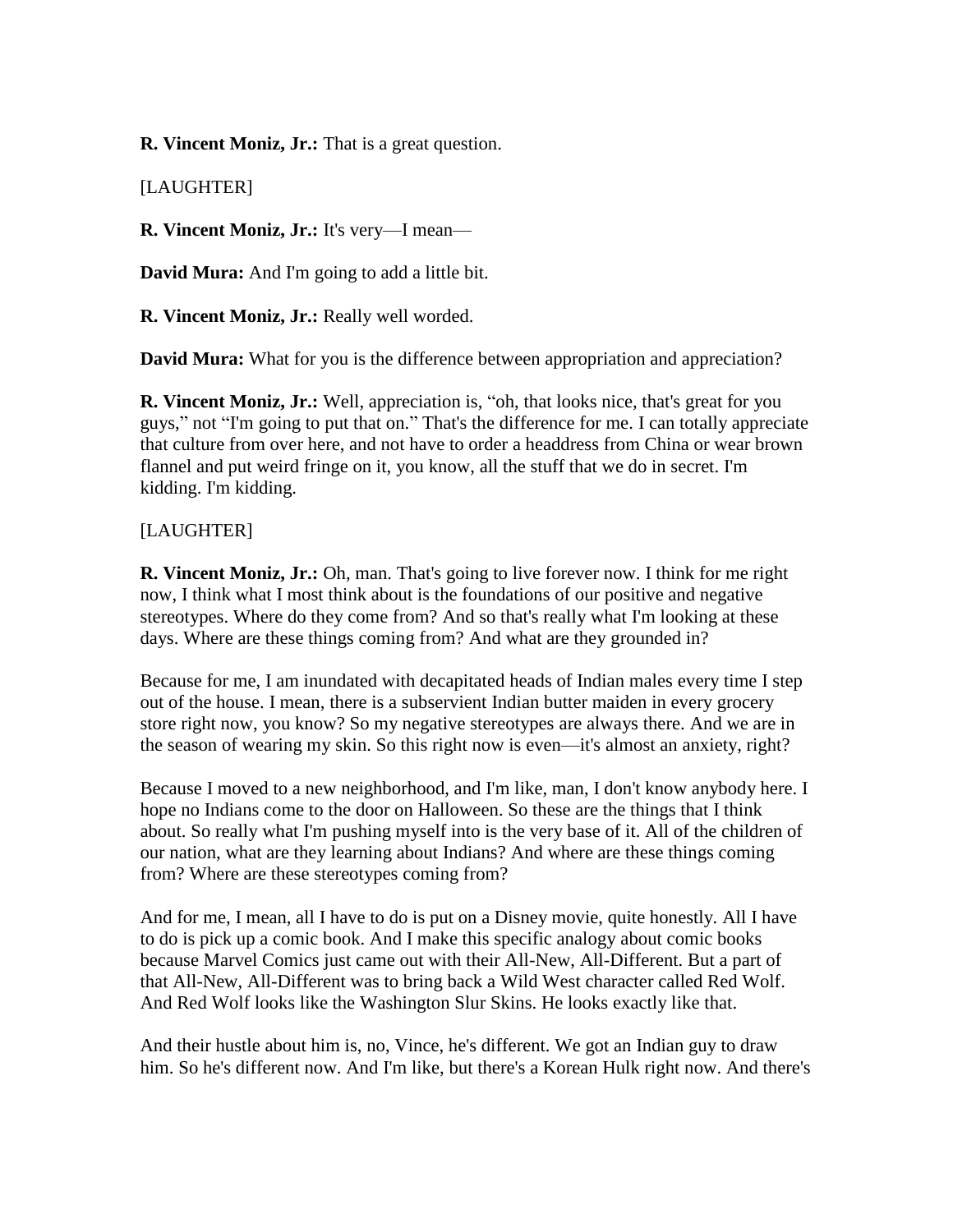a new Muslim superhero. That's All-New, All-Different. I mean, [INAUDIBLE] totally mirrors Bruce—I should shut up about that.

## [LAUGHTER]

**R. Vincent Moniz, Jr.:** But so listen. The thing is that I want my All-New, All-Different as well. I don't want my same-old, same-old. I don't want you to pull fakey Indian out of your pantheon of fakey Indians. Because quite frankly, I'm tired of it. I want some All-New, All-Different. And that's what I look into. Why are these things a constant? Why are these things a solid everywhere?

I mean, how many times am I going to hear about a side argument that "you know, we should really be having an Indian lady playing Tiger Lily?" And I'm like, I just don't understand the idea of "we should really be putting brown people in our stereotypes that we want to see." And I just don't understand it. I don't.

But you know, there's this idea of us as an ending, right? There's a university, Winona State as a matter of fact. Well, Winona, that's made up. They made up an Indian. I mean, I can't get over this. From the very first time I took the stage to right now, I still can't wrap myself around a whole city going, "You know what? Let's just make one up. Let's just make one up." And if you go and you ask them about the history of it, it's just Hiawatha. It's just the Minnehaha/Hiawatha story. But it's ingrained in them, right? There's even a club right next to their jail and judges place. It's called the Redneck Club.

And on campus, they have that—oh, god, they have that stupid "End of the Trail" sculpture, right? So even thought that guy has nothing to do with any of the people in this region, there's this slumped over Indian man right in the center of Winona State University. And I lived there for a year. It was an odd place. They wear Confederate flag stuff. And it's deeply ingrained. And so that's what I've currently been fixated from. Where are these from? And why are these? And why do these continue?

Because man, I can't get over the argument of "black face is bad, but red face is for the football game." I mean, I don't understand that. So for my own work, that's really what I'm doing, right? I want to know all of the foundations of our positive and negative stereotypes, because man, I want to go hard on it, right? I want to respond to it. Because quite frankly, I'm the All-New, All-Different that we're ever going to get, right? And Rhiana is that. And all the writers that I've met with in the last three and a half years, this is our All-New and All-Different. And until we get to say what our characters are, we're your leather and feather stereotype, until you devour us whole, right? Like Sherman Alexie says. But I digress.

## [APPLAUSE]

**David Mura:** So Emmanuel, with the rising interest in indigenous and Latina art, culture, iconography, and/or spirituality from outside indigenous and Latina communities, such as the rise in popularity of Day of the Dead and native jewelry, what are the risks and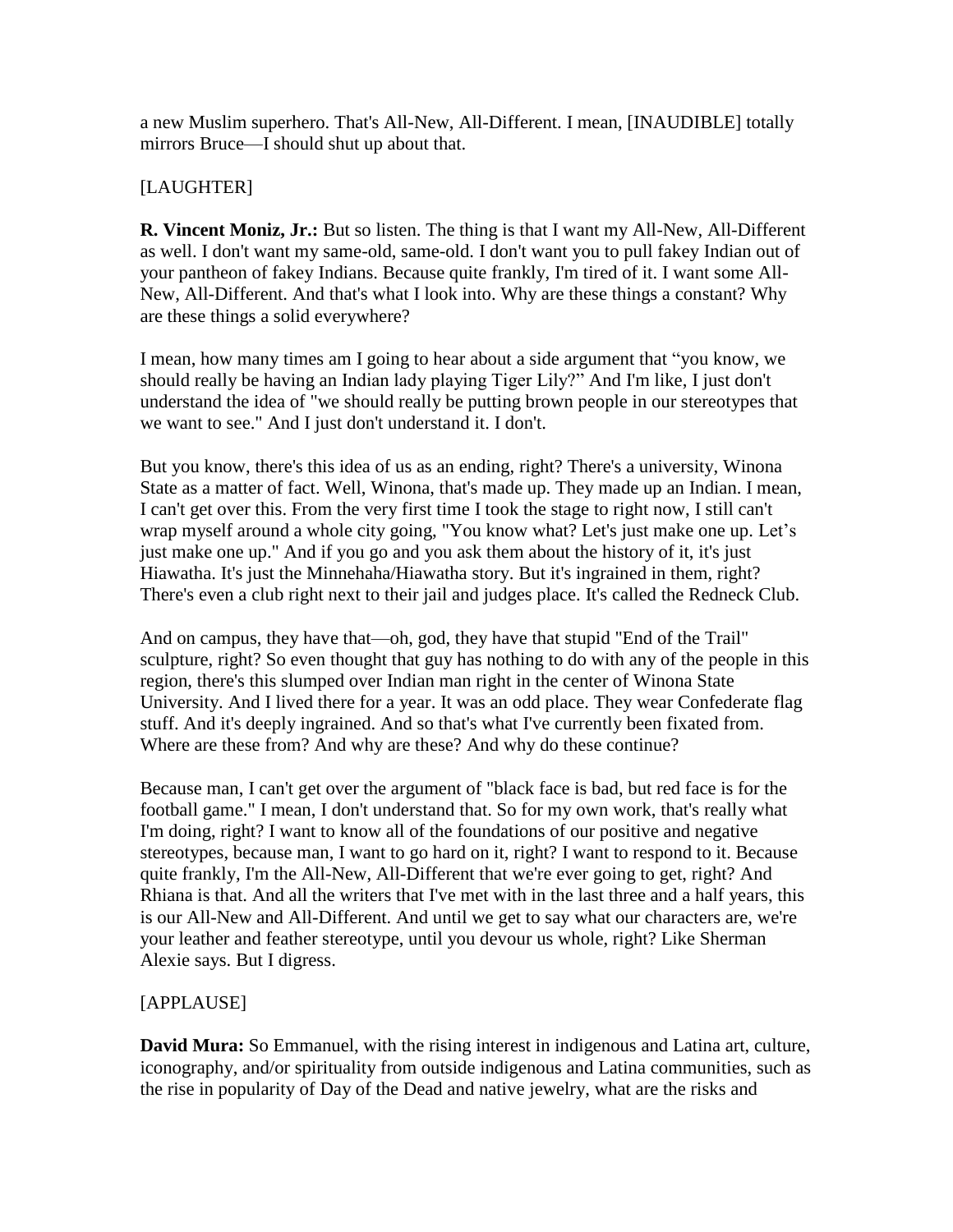dangers of cultural appropriation? And how do we combat it? And I'd also ask you, for you, the same difference between what's appropriation and what's appreciation.

**Emmanuel Ortiz:** Well, I think, as Vince said, appreciation is, hey, that's great for you. And appropriation is, hey, that's great for me. And I want you have, for some odd reason that I don't really understand. It's theft. Cultural appropriation is theft. And it's this creator-consumer dichotomy in which I don't think we're always aware that we live. And it happens. It's alarming how much it happens.

And I think it happens by individuals and institutions, and by individuals and institutions who I think mean well. However, impact really trumps intent. I guess basically, if you are a consumer of something that you don't have an organic relationship historically, individually, culturally, etc., and you come from a position of privilege where your culture, your race, your history, your gender, is privileged and dominant, then you're looking at cultural appropriation.

Specifically to I think Latinos, I think of the reference to Day of the Dead. Day of the Dead has become a very popular holiday, both amongst Latinos as well as non-Latinos. And we see it celebrated so often, I think, in art circles. And Day of the Dead, really it is a worldview. It's a spiritual practice that preceded European invaders in Mesoamerica. It was something that indigenous people practiced. And the painting of the skeletal designs, the artistically created skeletal designs, was an indigenous practice.

So for me, for example, when I see white folks painting the skeletons on their face, as Vince said, it's akin to blackface. I don't think most people in this room would put on war paint, what they see as war paint stereotypically, and go to a Halloween costume party. I mean, maybe some people would. It happens. They sell them in stores. But hopefully people in this room would not.

### [LAUGHTER]

**Emmanuel Ortiz:** But I do think that people in this room would think that they're showing their affinity or their solidarity or something with Latino people by partaking in this cultural activity, which is a spiritual activity, which is an indigenous practice which is hundreds and hundreds of years old, and is more than just the music that folks dance to and the tamales that they eat and all of these kinds of things. So I think that a lot of what I see as cultural appropriation really flies under the radar. And people aren't aware that they're doing it.

I think that if you're wanting to learn more about a people's culture, if you're wanting to appreciate a people's culture, you can do that grounded in your own worldview and your own culture. And you can do that by amplifying the voices of people of those cultures without trying to take credit or put yourself in the limelight in doing so. And I mean, that's just speaking from a Latino perspective around one issue. It's the music, the food. They love everything but us, you know? And then sometimes they love us a little too much.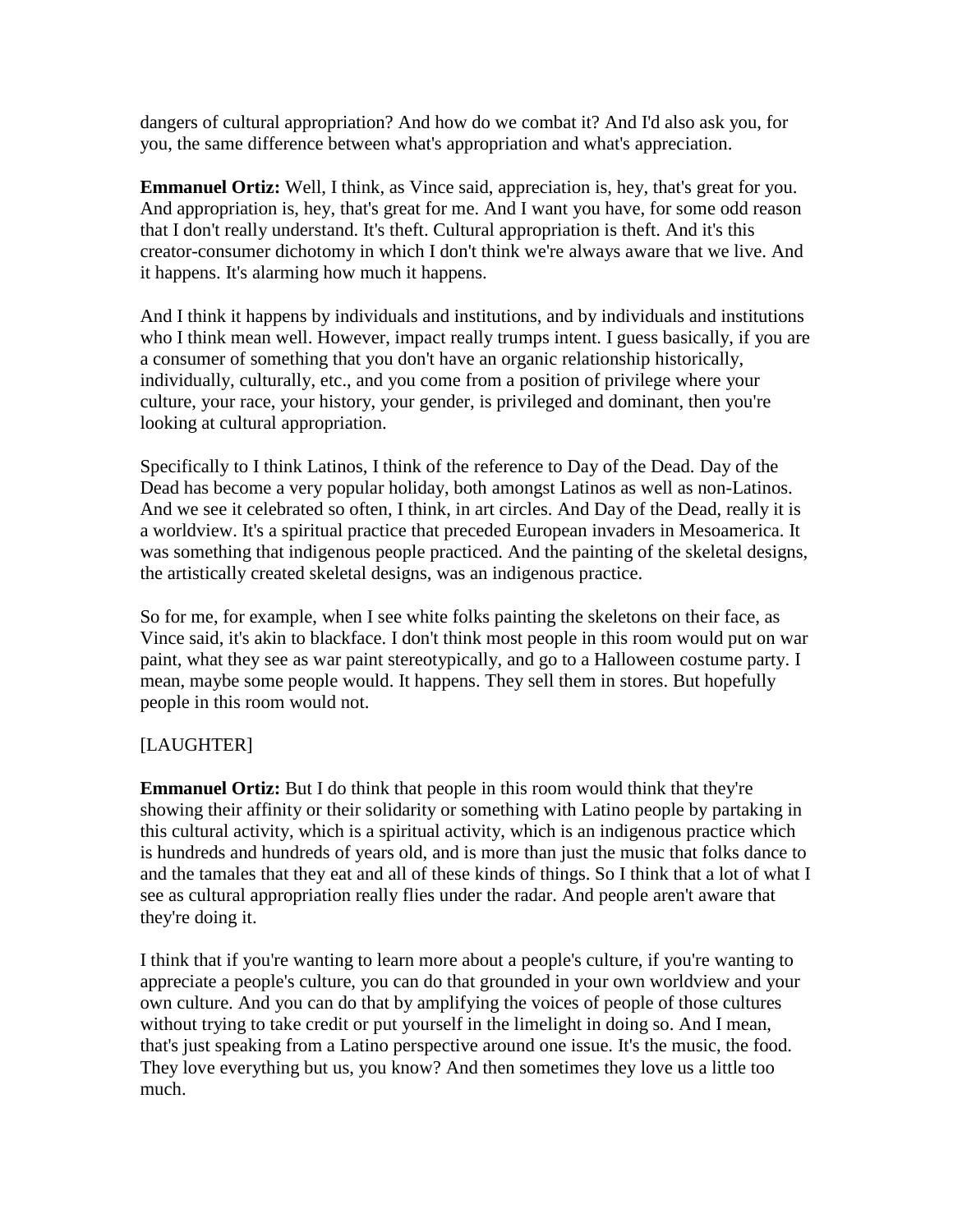## [LAUGHTER]

**Emmanuel Ortiz:** And I don't understand that fascination. I really don't. I think a lot of times what happens is folks feel like they don't connect with their own. They don't know. I remember doing a class in St. Cloud at St. Cloud State one time. And this young woman, a student, a white women, said that she was envious of us because we have culture, as if she doesn't have a culture, that somehow she has been deprived or robbed, or it never existed, you know?

And I remember a line from a song by a band, a punk band called Propagandhi which just said, "exactly what is white culture anyway? Is it hockey games and sitcoms?" That's what's been lost. And I feel bad for people who have lost that. But it's not my responsibility to try to give you something to replace that, you know? Find your own culture. I guess that's the bottom line.

### **David Mura:** Thanks.

[APPLAUSE]

# **Section 4: Why Are Stereotypes and Cultural Appropriation Appealing?**

**David Mura:** If you go and look at the introduction to James Baldwin's *The Price of the Ticket*, he talks about the issue of Italian American, Irish American. At a certain point, they weren't considered white. And then there are actually court cases where then they became white. But part of the price of becoming white was becoming white, and everything that goes with becoming white, which was to lose your history, which was to lose your culture, and which was to assent to a system of racial hierarchies and supremacy. So to me, that's part of the thing that goes on.

I just want to throw it open to everybody. I mean, Vince asked why. Manny asked why. Why are these stereotypes? I wonder if any of you want to answer that question any way you want.

**R. Vincent Moniz, Jr.:** I mean, really, I like what Manny said. I think the why is exactly what Manny said. There's a want to unmelt yourself, right? There's a desire to go back to where you were full in your ethnic culture, right? And to see us or to see indigenous people living a variation of our contemporary selves, or our historic selves, I think is really inviting, I have to say. I mean, there is such a blandness to our national culture as Americans, very much. Well, what is white culture, hockey games, and TV sitcoms?

But for me, living as an urban Indian, there is so much more, right? There is an incredible amount of our contemporary and historic selves all over the city. And it is maybe a bit of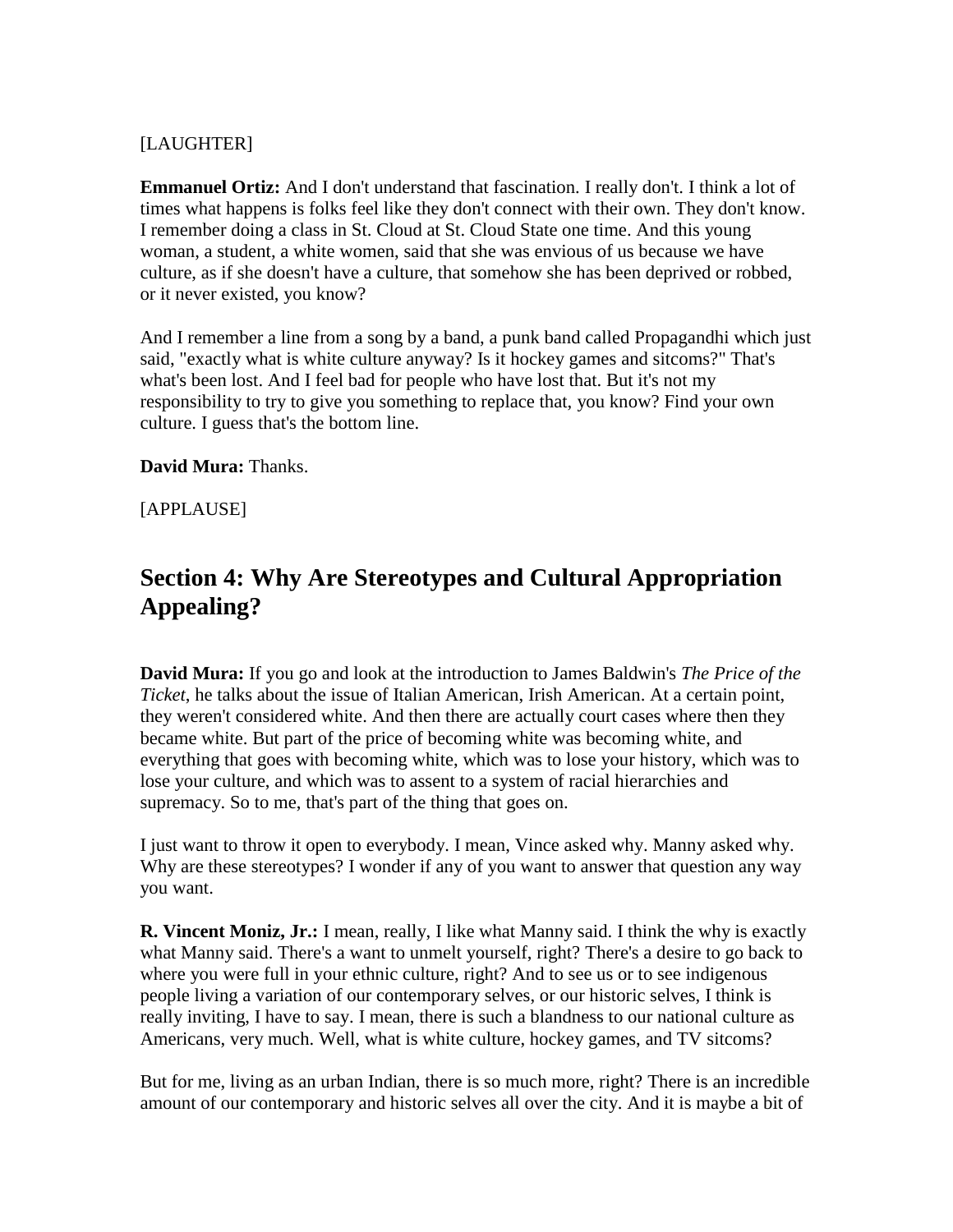our responsibility to continually fight against the melting of ourselves, right? Because once we do that, then for us, if we're no longer Indians, if we're just brown Americans, then the US government no longer has to adhere—like they adhere anyway.

## [LAUGHTER]

**R. Vincent Moniz, Jr.:** But they no longer have to adhere to our treaty rights, right? And that's a very important thing, right? We are the stewards of this land, right? We are the people, right? This is our place, before you swindled it away 150 years ago, right? But these are our things. And our history goes well before our interactions with the Spanish, the French, and the English, right? The history of us is in the water that we come from, and our ancestors in the sky. I mean, these are our places.

My Grandmother [?Blanche?] and my mom, they always talk about everybody's from somewhere. But for us, we can go to the exact place where we come from. And that's an important thing. And I tend to overwrite about that, because I feel lucky to be indigenous. I feel lucky. Even though we are constantly being devoured and stuff like that, I am 100%. What were we saying, single race Indians? That's me, right? My dad's from South Dakota and my mom's from North Dakota.

I really feel like there is a want and a desire to reach out beyond your melt. That's that what I feel. I really feel there's—because, you know, there's all those feathers and stuff. And that's why we talk [?over?] birds and there's all this really cool stuff that you guys do. So there's that. That's what I feel like it is, if I could stop talking.

**Teresa Ortiz:** There is a fear. There is a fear of talking about racism. There is a fear of putting it on yourself and saying, "OK, it's me." So it's always this thing of saying, "this is not me, it's not personally," and feeling hurt and that kind of stuff. So people don't even want to talk about what does it mean to be white or what does it mean to be American or a US person, because there is that thing. You know, it's like we were saying. Either you are this, or you are that. Either you are a native person, or you are an immigrant from someplace else.

But the majority of people here, they cannot get their roots to where they belong. They cannot say, oh, you know, my ancestors came from such and such a place. And even if they do, they don't want to talk about it. So I think it is that kind of not wanting to think about it. So it's much easier to—like what Manny was saying. Oh, I'm going to take this person and I'm going to be like the Latinos and enjoy their cultural events and things like this, instead of really saying, OK, where is it that I come from, and who am I, and where am I going? I think that that's one of the places where it comes from.

**Rhiana Yazzie:** I think that consumer culture is not satisfying. And as Americans, we are led to believe that it is about material objects. And I think that people know that they don't have a soul, that you can't find yourself through objects. You can't find yourself through relationship with inanimate products that you purchased. And the way that our society is ordered around money and consumerism—there's got to be something else.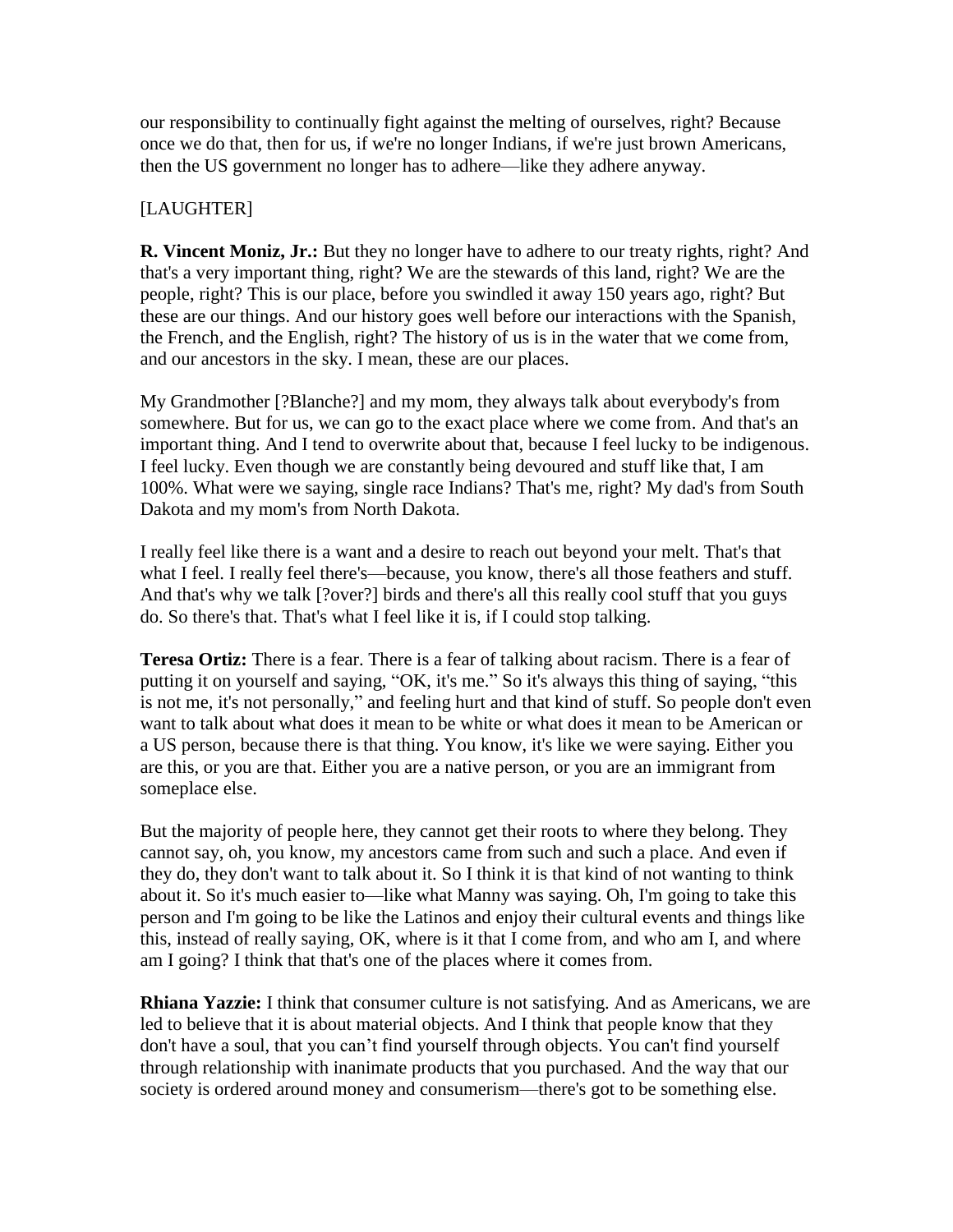And I think that the humanity part in every person knows that there are essential elements to being alive, to being human, that need to be met. And when you are disconnected from your ancestors and your understanding of how you came to be in the world, yeah, you are going to look around and try to figure that out. And if you don't have a system for appreciation and understanding or a personal concept of true honor, yeah, maybe you'll steal some shit.

And you'll steal things that speak to your soul in some way, but you don't understand. But you don't actually want to try to investigate that. And I think that looking at how to undo that is an important piece to stop cultural appropriation and start cultural appreciation. Then you can find the things in your culture and lineage that enliven you and make you human again.

And again, I think of our worlds divided through this worldview concept. And with the majority of mainstream American being socialized through a very strict concept of Christianity, which cuts your head off from your body. Obviously your biology is revolting against that. Your sense for wanting to connect physically, to connect in relationship, those things are calling deeply in every cell of your body. And if you don't have that ability to stop and self-evaluate, know why are these longings, where are they coming from, then yeah, you will make very unfortunate choices that end up having such terrible repercussions on people who don't have the privilege to be able to control their image in the way that the dominant society is able to subjugate and control others.

## **Section 5: Art's Role in Shaping History**

**David Mura:** Great. Rhiana, you were talking about spirituality. Another word that kept coming up is just "stealing."

### **Rhiana Yazzie:** Hm?

**David Mura:** The stealing. Stealing in relationship to a certain type of spirituality, or a lack of spirituality, and also moral boundaries. So I want to connect this discussion of stereotypes to a question of history. Recently, Gwen Westerman, who's Dakota and a professor of humanities at Minnesota State University with a specialty in Dakota languages, questioned whether the newly renovated state capitol, the Minnesota State Capitol, should have century-old art on the walls which she said inaccurately portrays Native American life and historical events.

The paintings she said depicted Native Americans as, in her word, "a faceless menace," a phrase which echoes a phrase in the Declaration of Independence which calls the native population "merciless savages." I read about this. And the same day I read an article on the deportation on Mexicans and Mexicans Americans in the 1930's anti-immigrant campaign. Until recently, I was unaware that tens of thousands, possibly more than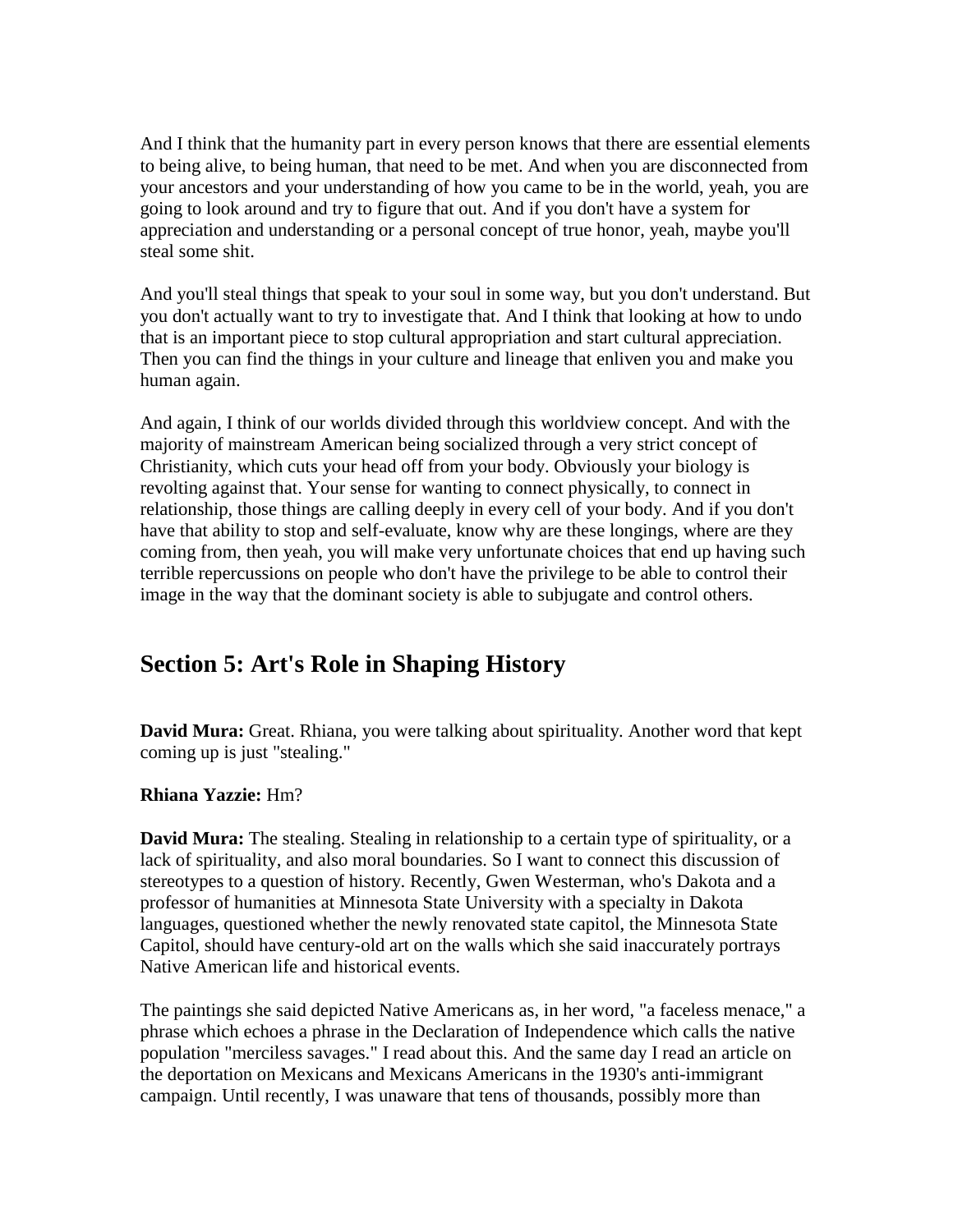400,000 Mexican Americans were pressured through raids and job denials to leave the USA. Many, mostly children, were US citizens.

Little has been written about this exodus, often called The Repatriation, which involved government raids to scare Mexicans and Mexican Americans, withholding of jobs, and forced departures. So my question is what is the relationship of the arts to these histories? Why do these histories matter? And what do you say to those who go—as often frequently people say—"well, that was a long time ago, we should let the past stay in the past, aren't we over it now?"

### [LAUGHTER]

**Teresa Ortiz:** First of all, of course it's not. They matter very much. They are our histories. They are our stories. They are the history of our people. So we cannot say that they don't matter. We need to tell those stories to our children, to our grandchildren. We need to tell those stories to our students. And we need to share those stories, because yes, they matter.

And the fact that it's history—well, history is circular, first of all. It happens constantly. It happens all the time. Whatever happens today is happening in the past. And whatever is happening in the past is happening today, and it will happen tomorrow. That's our beliefs, you know? It's a belief system that history is circular.

And so when we say that this is in the past, this is not in the past. This is happening right now. It's happening throughout the continent. It's not even happening only in the United States. People are being killed all over the place for being indigenous, for being African American, for being Latinos. They are being killed for these reasons. So it's not something that happened in the past.

And the whole thing about racism and discrimination—it's not something that happened in the past, because we live it every day. I mean, we see it every day. And the other thing that I think is very important is that when I say that we need to tell these stories to the people, to our people, I think that one of the reasons for that is because it's very difficult for many people, for many young people, to understand what is happening, to make those connections with the past, because there is no past. It is not only our responsibility, it's our duty to let the people, the young people, or the people that are coming to this country from other places know what has happened in the United States before you came.

I showed a movie to my students on the Chicano movement in the '60s. And it was just incredible, their response. They couldn't believe it. They were immersed in it. They had questions. They were just so fascinated with the whole thing. And so the next question from me was well, how do we continue this struggle? You know? What are you doing? And then it was again another thing, like talking about immigration. I mean, it's not something that is in the past. It is in our lives. It's in the lives of the young people. It's in the lives of the old people as well.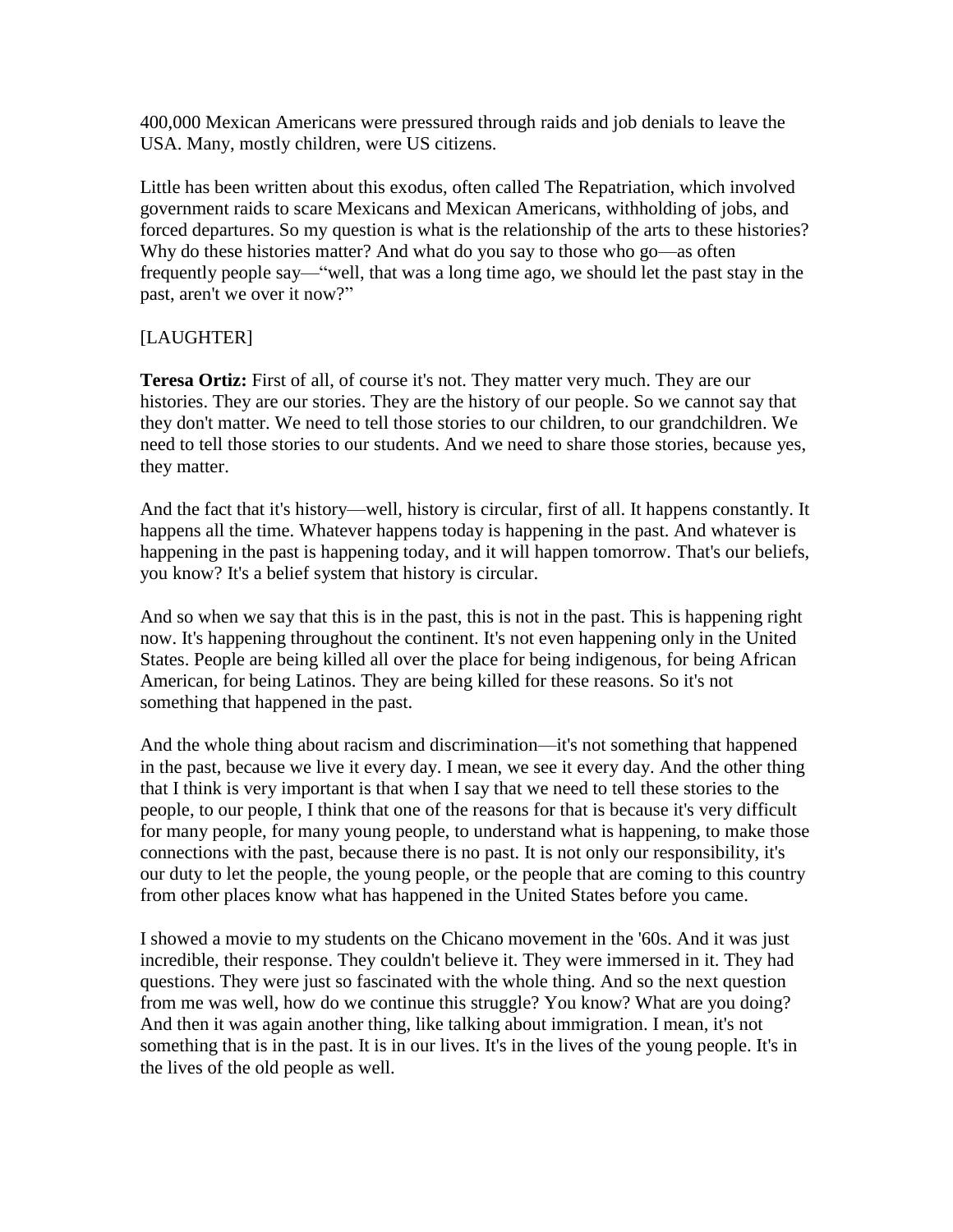And what does that relate to art? From my point of view, I think that most of us came into the arts because of these type of things, because we learned that there was just no way to make sense of these unless we write about it, we paint about it, we make theater on it, we do iconography. I mean, it is part of the tradition that this is how we make sense of these horrible things. But it's also the way that we share these things with other people, both with our people—mostly with our people. I think that's the responsibility that we have for it—but even to the world at large. Because otherwise, if we don't tell the story, who else is going to tell the story?

**Rhiana Yazzie:** I'm having such a problem with this. The thing about arts is that they vision for us our future. It tells us the story of who we are. So if we are glorifying inaccurate portrayals of the founding of this country, that's very problematic. Because at that moment when that painter was making that image, it was as powerful as contemporary artists writing plays with redface and making inaccurate and stereotypical depictions of native people. And again, it's that appropriation, not appreciation.

And if you take a look at that time period, it was artists and painters and drawers that were taking what they felt were stories from the Americas back to Europe. So take a look at "The Tempest," Shakespeare's play. There's Caliban, that first depiction of what people were like in the New World. And essentially, it was a monster.

But at the same time, Europe started to change because of their contact with people in the Americas. Europe started to change for the better. Societies started to change for the better, because they actually finally saw true societies, true egalitarian societies, and for the first time saw women in power, for the first time saw gay people in power and revered, just saw a completely different view of the world.

I mean, for instance, if we take a look at even the founding of this country, so many of the basic philosophies that we have were the appropriation of native philosophies. And one of the facts that I just love sort of throwing out there is the fact that I'm the only person talking right now in this whole room. That's an indigenous concept that Europeans did not have before they came to the Americas.

And when they were setting up Congress, they were trying to figure out, well, will it be like the Parliament back in England? And Jefferson and Benjamin Franklin, they said, no, no, there's this great idea that these native people, each person is allowed to speak their full thought. And then others respond to it. I think we should do that. So talk about appropriation, and this appropriation. So yeah, we need to address those historical moments, where we think we know the story, but we don't. We need to reexamine them.

**Emmanuel Ortiz:** I'll touch on just a couple of things. One is the deportation of the Mexicans and Mexican Americans. I think it's important to note that there were people who were US citizens who were deported—

**David Mura:** Yeah, yeah.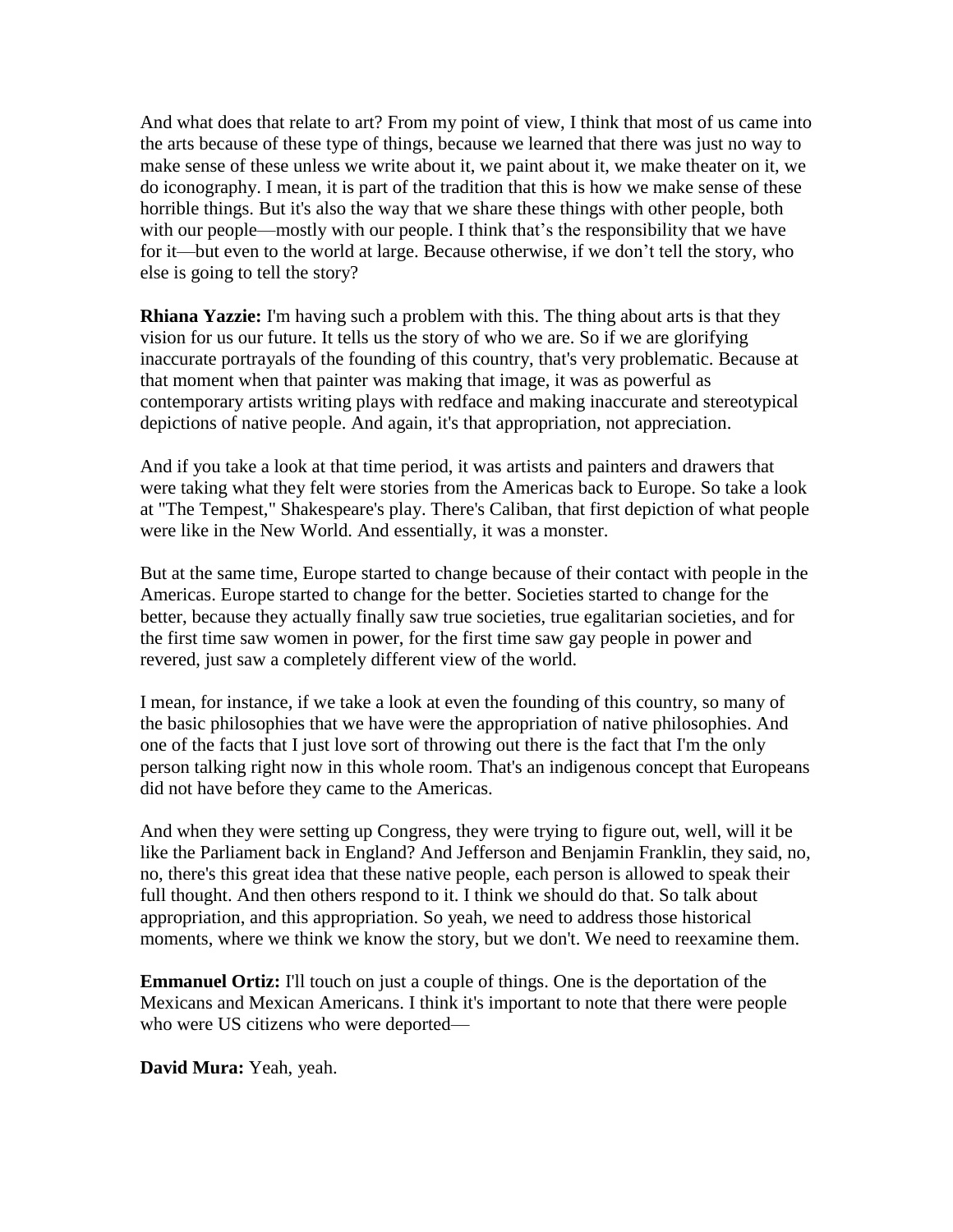**Emmanuel Ortiz:** —who had never lived in Mexico.

**David Mura:** Many of them were children.

**Emmanuel Ortiz:** Yes, who were deported to Mexico.

**David Mura:** They were born here.

**Emmanuel Ortiz:** Yes, that's true. And it's the 1930s. What else do we know about the 1930s? It's the Great Depression, a time when jobs are scarce, resources are scarce. Land is at a prime value. These people are deported because they are seen as a threat to, or they occupy these jobs, this land, etc. So get them out of here. Deport them. Prior to that, they were encouraged to come.

And this isn't the first time. You know The Chinese Exclusion Act and other periods of history where a particular nationality or ethnicity is no longer wanted because they become—there's just too many of them. And they're taking our jobs or our land or whomever, whatever.

And so in terms of art, I think art has to respond to these. You know, history repeats itself. Because we just saw another great recession, at a time when you see Arizona's notoriously bad racist laws and the deportation. And Alabama and Indiana had copycat laws. And people were leaving the country because of these racist laws that were going into place. And so there was another wave of migration south that had a tremendous impact, particularly in small rural communities, where schools were only half-filled and poultry plants were not able to hire enough people to work all the shifts, etc.

So we learn, I think, a lot of times through the stories that art tells us about history. You know, that's one of the reasons I got into writing, was because I had been going to these protests and these meetings. And they were just boring. And they same all the time, and the same people there. And art I saw as offering a louder, clearer, more creative voice that reached different audiences.

And I think the challenge now, for me at least, as a writer, is to figure out how we can move beyond just our artistic spaces, just our poetry rooms and etc. and really integrate art into these political struggles against forced exportation or the police brutality that we're experiencing, the theft of culture, all of these things that we're combating, and all of these things that we need to affirm about ourselves.

You know, it has to be part affirmation as well. Art offers an opportunity to do that. I'm reminded of a quote by Ahrundhati Roy in which she basically says that we have to use our art to topple the empire, you know? We have to tell our stories in ways that the corporate media won't tell it. And in doing so, we have to make the revolution irresistible. And I think that that's the role that we artists, and I as an artist, am striving to achieve. And I think that we as artists, that's our highest plateau that we can reach, is that our art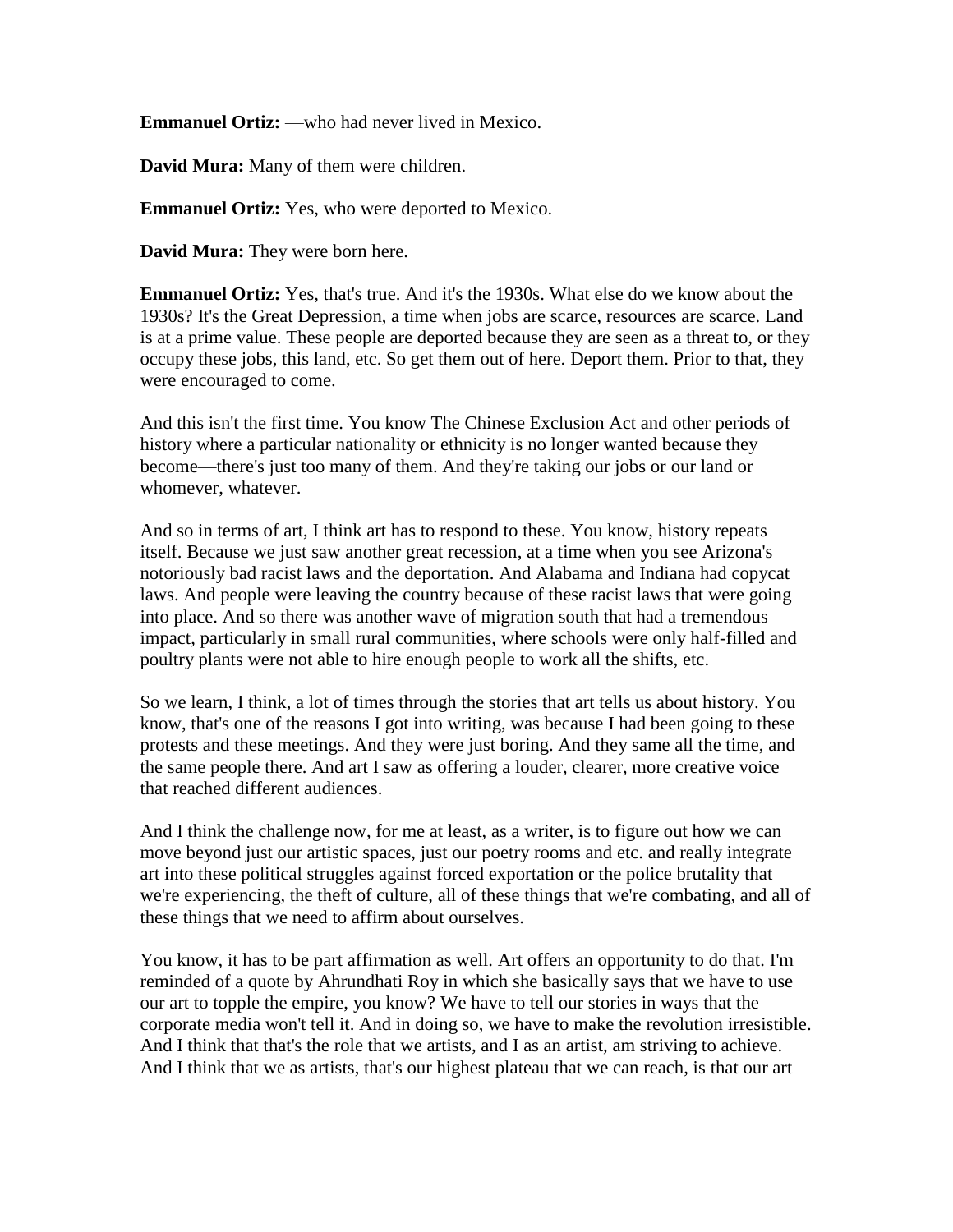can be impactful in creating positive change for humanity through this upheaval of empire.

**Rhiana Yazzie:** The Civil Rights couldn't have happened without all the amazing black artists and musicians. I mean, it couldn't have happened.

# **Section 6: History and Power**

**David Mura:** OK, I just have one comment. I'm reminded that Walter Benjamin, the German critic said, "history is the tale of the victors," which implies, I always thought, therefore the people who were defeated, or lose history, their tales aren't told. But I've been thinking about it here today, thinking, but if you change the history, do you change the power? If you change the history, do the losers become the victors?

**R. Vincent Moniz, Jr.:** Or is that just a scary idea? That's what I think of, right? I think about this with respect to Lake Calhoun, right?

### **David Mura:** Yeah.

**R. Vincent Moniz, Jr.:** Bde Maka Ska, is that right? [INAUDIBLE]. Anyway, I digress. But these are the things, right? So this was a place. And it had it's own name. And this is what the people called it. And then it was changed to a super racist guy. And so then the indigenous Dakota, the indigenous people from this region, they were like, well, you know, we'd like you to change it back. And then there's all this weird tape that they have to go through to change it back, right? And they're not going to ever change it, right? They're just going to put both names up and be like, OK, now just shut up.

### [LAUGHTER]

**R. Vincent Moniz, Jr.:** But I think about, like I said, the foundations of all this. And I go back to what Gwen Westerman was saying, who is an incredible poet. The amount of indigenous language that she puts into her poetry is just incredible. I think about the foundations of this.

And they have been lying about what Indian is since they first came over, right? The fantastic stories of who we are, since the first boats pulled up. And so I think about that with respect to those Parks and Rec paintings pretty much over at the capitol.

### [LAUGHTER]

**R. Vincent Moniz, Jr.:** And I think that's making us exotic in our own lands. And I think about that constantly, like this is where—because children go and visit the capitol. And then they see the scary monster Indians, right? Or they go through the history. Or I even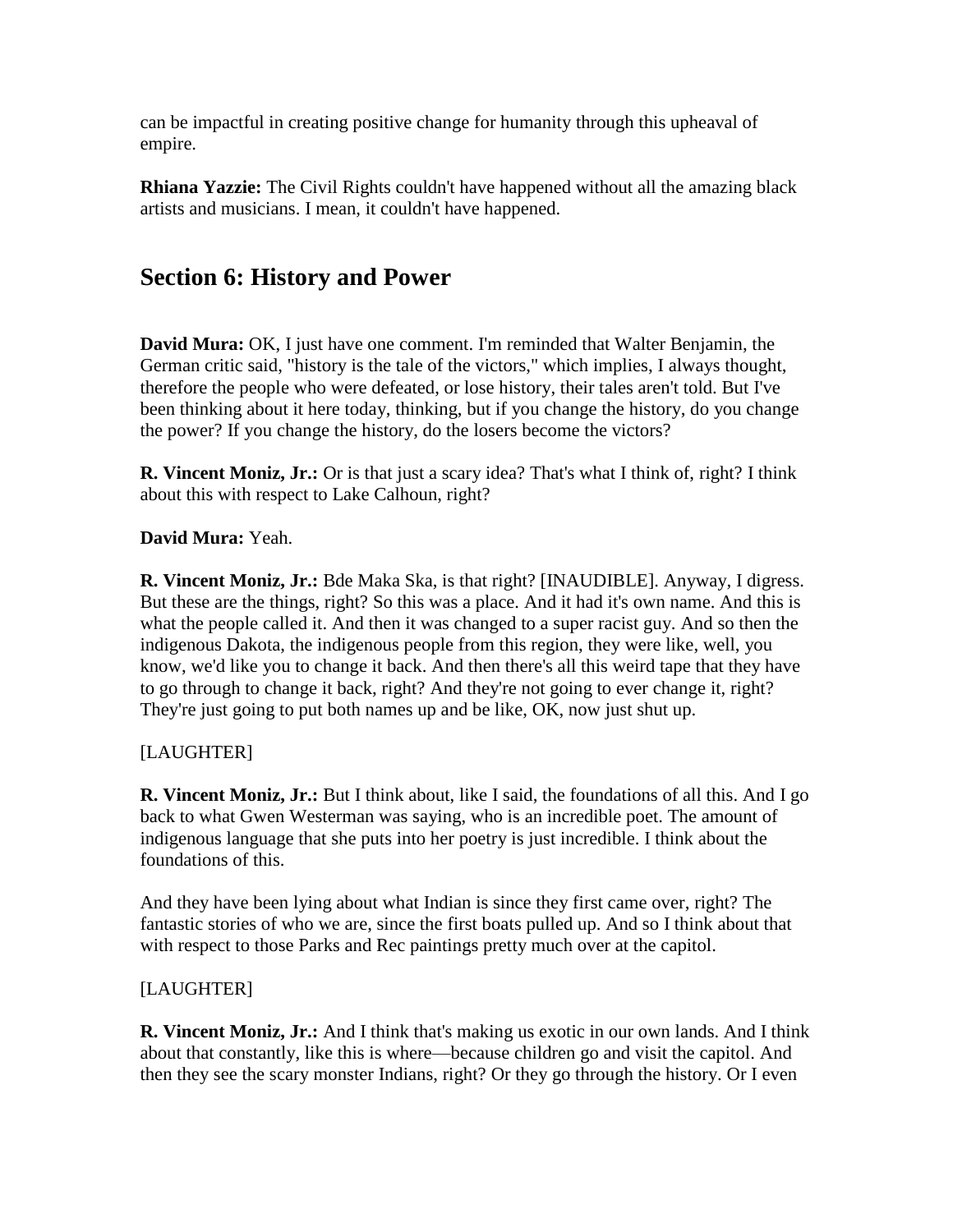think about, why is there a statue of Columbus in St. Paul? That guy didn't even come here.

[LAUGHING]

**R. Vincent Moniz, Jr.:** I think about this.

**Rhiana Yazzie:** The one with Leif Erickson.

**R. Vincent Moniz, Jr.:** Oh.

**Rhiana Yazzie:** That's another one.

**R. Vincent Moniz, Jr.:** Yeah. I don't understand it. But there's this constant changing of us. There's this constant wanting us to be this stereotype and just beyond all odds just melt. We're not even melting. We are being molded into what they want us to be, which is just this stoic monster who is always around corner, asking for a handout. Losers? Treaties are made between two people that want it to stop, right? That's what treaties are.

I am not a loser at all. I am a survivor of their displacement. And so I think about those things, you know what I mean? And I think about what Gwen Westerman is saying. It's like this is not a thing that's, oh, let's just put this in the back. Well, I would to. Can you all paint over that? Please, model me. I would love to be on the wall in the capitol. Come on, make a statue of me.

### **Audience:** Yeah.

### [APPLAUSE]

**R. Vincent Moniz, Jr.:** I would love that. Or you know, any of the incredible poets that I like. Let me be the first. I would love to be on a dollar coin, like Sacagawea. But I'm saying is that there's this constant idea to change us. And Rhiana was talking about that, right? I come specifically from a matrilineal descent, right? And so my leaders were the people that made life, right?

And so here comes the Indian Reorganization Act, right? And they change it and put it so that all the males are in charge. And then immediately, we lose our balance, right? Immediately we lose the idea of we are going together, right? This is us together. And we lose that idea, right? And we get changed into whatever they want us to be.

And that's the problem that I see with that, with saying something like—and I was at Augsburg College. And the very first class I took was a women's history class. And in the books provided, both books said their very first chapters were American Indian women. That's what it said. But we jumped right over those chapters. And for the life of me, I couldn't figure out the why of it. And I know it. Because it's hard to honor us.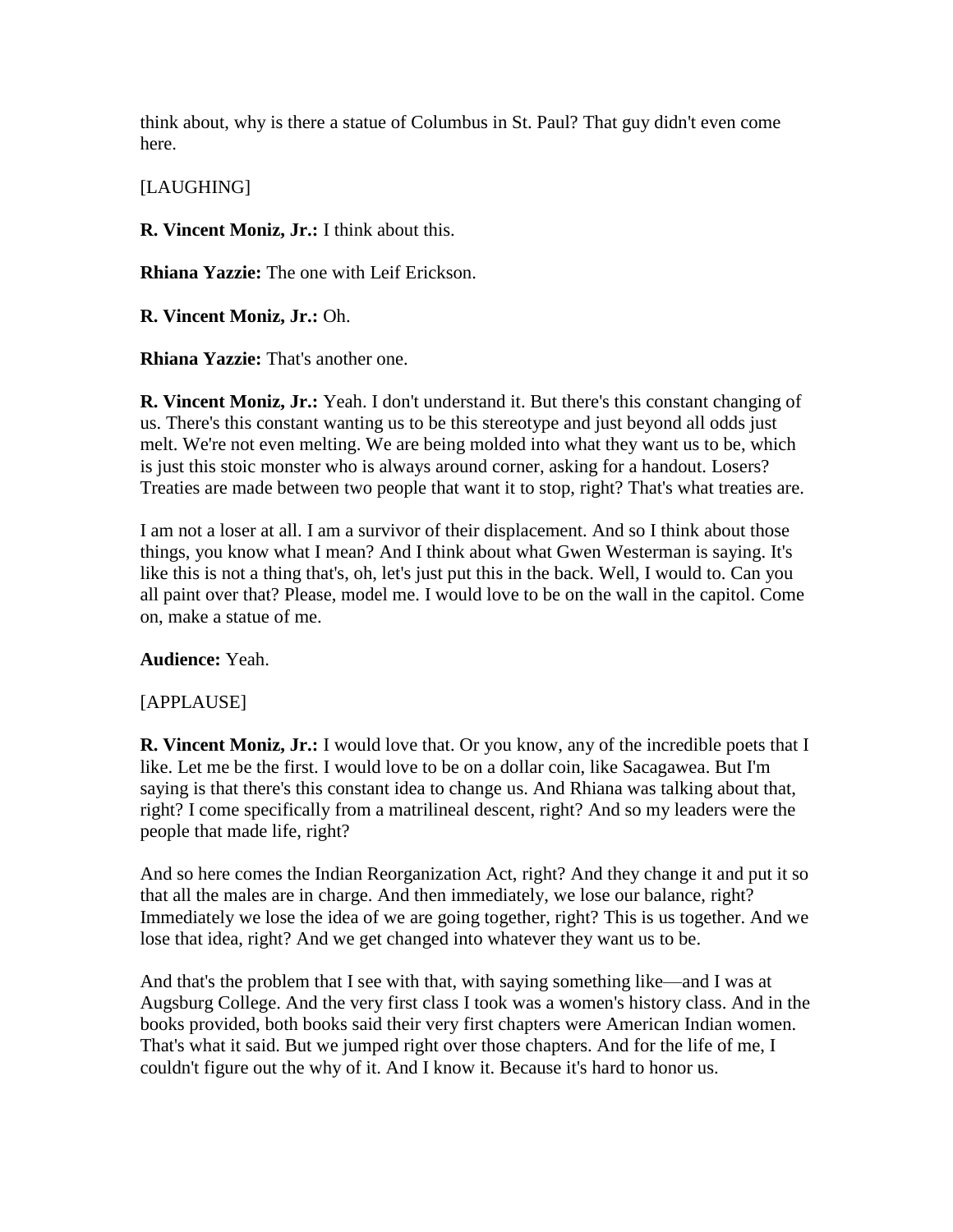Because if you honor us, then you are acknowledging what you have been doing to us since you first got here, you know? And so I am an indigenous person colonized by English speakers. And my brethren are indigenous people decimated by Spanish speakers. And we are just trying to make our way. And I would love it if we could get past that history. But it is not ever going to go away until we all go together, right? That's the balance of us, right? We have to change it.

My tribe is working on moving away from the IRA government. And that's an important step. To be able to move back to our traditional ways of leadership I think is an important step. And to be able to take as many pictures of those fakey Indians on the walls, great. But why don't you go ahead and put those in the museum of history, right there with Little Crow's bones. And just go ahead and bury those deep. And honor us as we are.

Because more times than not, this is what's being fed to everybody. I mean, I think about those images. And then I think about that flag of that town in New York, right? And there's a white guy. And then there's an Indian guy, right? And the Indian guy is getting choked out. He's getting murdered, right? And instead going "yeah, we should probably get rid of that, that's awful," they're like, "no, they're just wrestling." I can't imagine what the idea for keeping us as this faceless monster, or this exotic thing, other than this is what they want us to be. This is what they are trying to get us to be since they decided who we were, you know what I mean?

And I don't know how many times I got to hear "Last of the Mohicans." That's a poorly written buy a white guy thing. But that movie, it's gotten rebooted like ten times. I don't understand it. But you know, that's what I think about that stuff, you know, this idea of who they want us to be. And who they want us to be is that sweet delicious stereotype. And sometimes I get tired of it.

### [APPLAUSE]

**David Mura:** I think that's also one of the reasons, Vince, when you said, why don't they have contemporary native comic book heroes, right? It's because it really relates to the whole issue of if you have living Indians, living Native Americans, then you have to deal with the whole history.

**R. Vincent Moniz, Jr.:** That's very true. I mean, to make us into something that the national culture wants to devour, that's the thing, right? That's the marketing, right? Let's paint us ourselves up like skulls and pretend to be something we are not, right? That is the want and desire to eat us whole. But not only that. Forget who were are.

Because it's never how it was, right? Indigenous identity was who you lived around, who you spoke like, and the cultural traditions that you followed, right? So anybody could have been that, right? But there's this idea that we have to fit a mold. And man, it's hard to get in there. I'm really fat.

### [LAUGHTER]